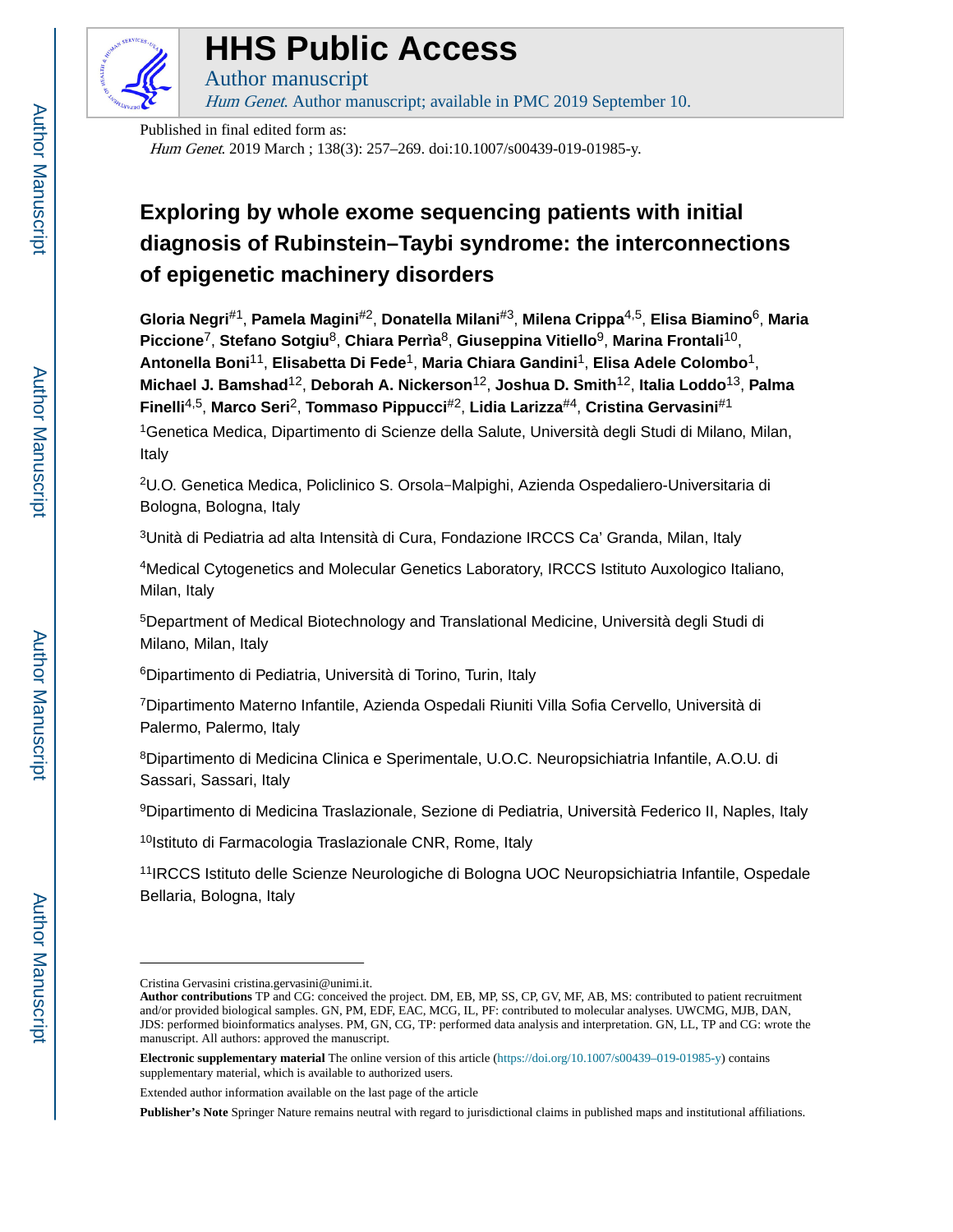<sup>12</sup>Department of Genome Sciences, Center for Mendelian Genomics, University of Washington, Seattle, WA, USA

<sup>13</sup>Dipartimento di Medicina di Laboratorio e Biotecnologie Avanzate, IRCCS ISMETT, Palermo, Italy

# These authors contributed equally to this work.

## **Abstract**

Rubinstein–Taybi syndrome (RSTS) is an autosomal-dominant neurodevelopmental disease affecting 1:125,000 newborns characterized by intellectual disability, growth retardation, facial dysmorphisms and skeletal abnormalities. RSTS is caused by mutations in genes encoding for writers of the epigenetic machinery: CREBBP ( $\sim$  60%) or its homologous EP300 ( $\sim$  10%). No causative mutation is identified in up to 30% of patients. We performed whole-exome sequencing (WES) on eight RSTS-like individuals who had normal high-resolution array CGH testing and were CREBBP- and EP300-mutation -negative, to identify the molecular cause. In four cases, we identified putatively causal variants in three genes (ASXL1, KMT2D and KMT2A) encoding members of the epigenetic machinery known to be associated with the Bohring–Opitz, Kabuki and Wiedemann–Steiner syndromes. Each variant is novel, de novo, fulfills the ACMG criteria and is predicted to result in loss-of-function leading to haploinsufficiency of the epigene. In two of the remaining cases, homozygous/compound heterozygous variants in XYLT2 and PLCB4 genes, respectively, associated with spondyloocular and auriculocondylar 2 syndromes and in the latter an additional candidate variant in  $XRN2$ , a gene yet unrelated to any disease, were detected, but their pathogenicity remains uncertain. These results underscore the broad clinical spectrum of Mendelian disorders of the epigenetic apparatus and the high rate of WES disclosure of the genetic basis in cases which may pose a challenge for phenotype encompassing distinct syndromes. The overlapping features of distinct intellectual disability syndromes reflect common pathogenic molecular mechanisms affecting the complex regulation of balance between open and closed chromatin.

## **Introduction**

Rubinstein–Taybi syndrome (RSTS, OMIM #180849, #613684) described in 1963 by Rubinstein, a pediatrician, and Taybi, a radiologist, is a rare neurodevelopmental multisystem malformation syndrome (Rubinstein and Taybi 1963) characterized by developmental delay and intellectual disability (DD/ID), growth retardation, skeletal anomalies including broad/short thumbs and/or big toes, and distinctive facial features (i.e. downslanting palpebral fissures, broad nasal bridge/convex nasal bridge, low hanging columella). A wide spectrum of other anomalies and malformations has also been reported in individuals with RSTS (Spena et al. 2015a, b). Phenotypic overlap between RSTS and other Mendelian conditions often makes the clinical diagnosis of RSTS difficult.

Variants in two genes, CREBBP (16p 13, OMIM #600140) and EP300 (22q13, OMIM #602700), underlie RSTS. CREBBP and EP300 encode two highly conserved, ubiquitously expressed and homologous lysine-acetyl-transferases (KAT) that act as "writers" of the epigenetic machinery, named CBP and p300 (Fahrner and Bjornsson 2014; Bjornsson 2015).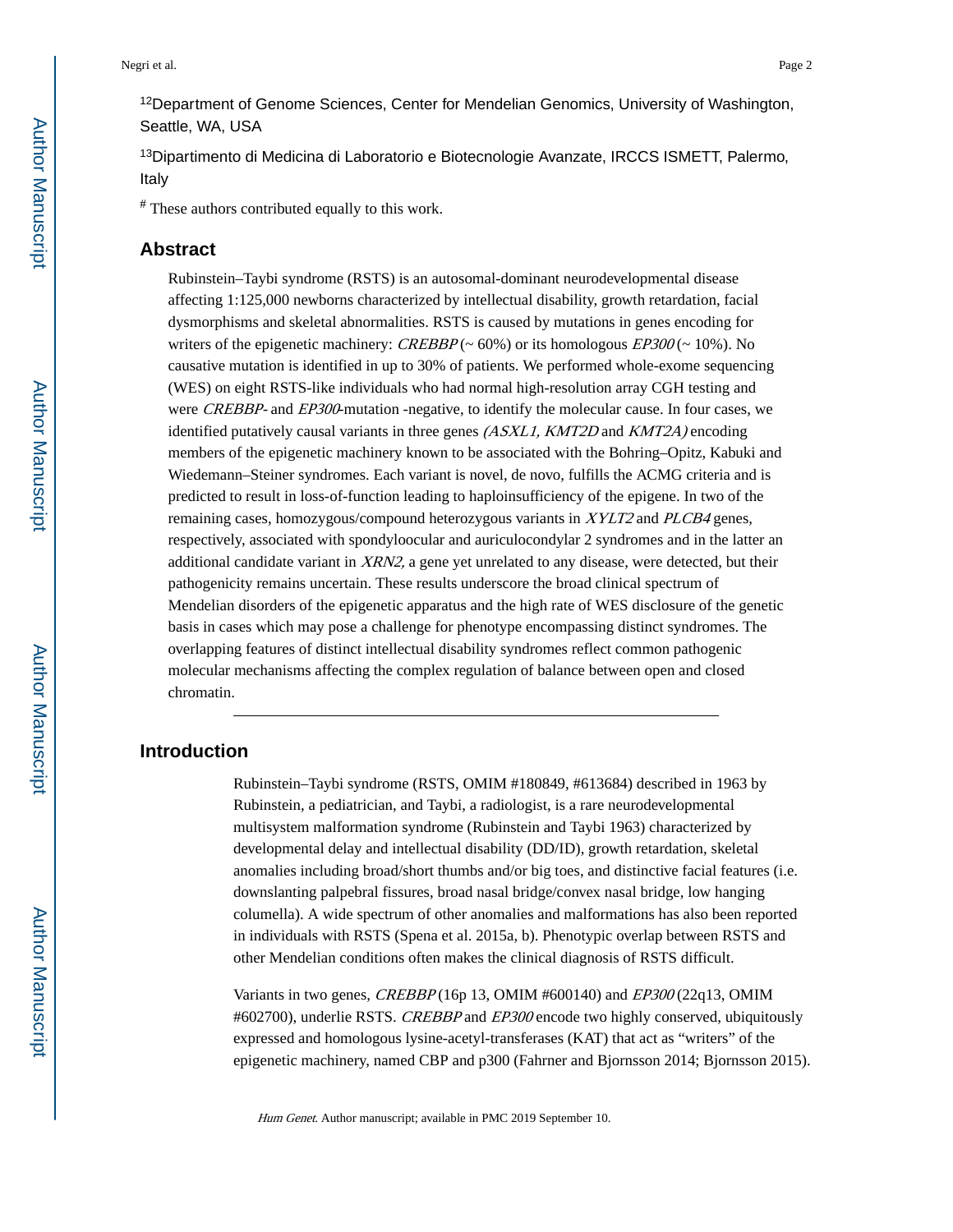Up to 60% of RSTS cases harbor de novo mutations in *CREBBP*, which is the "major" gene [\(http://www.lovd.nl/CREBBP\)](http://www.lovd.nl/CREBBP) (Spena et al. 2015a, b), while approximately 10% of affected individuals have de novo alterations in EP300, the "minor" gene ([http://chromium.liacs.nl/](http://chromium.liacs.nl/L0VD2/home.php?select_db=EP300) [L0VD2/home.php?select\\_db=EP300\)](http://chromium.liacs.nl/L0VD2/home.php?select_db=EP300) (Masuda et al. 2015; Wincent et al. 2015; Fergelot et al. 2016; Hamilton et al. 2016; López et al. 2016; Negri et al. 2016; Sellars et al. 2016). Point mutations (i.e. frameshift, nonsense, missense and splicing in order of prevalence) represent the majority of genetic mutations found in both *CREBBP* and *EP300* patients followed by deletions (intragenic, whole gene or expanding to adjacent regions), translocations and inversions (Lacombe et al. 1992; Breuning et al. 1993; Masuda et al. 2015; Rusconi et al. 2015; Spena et al. 2015a, b; Negri et al. 2015, 2016). The genetic basis of ~ 30% of RSTS cases remains unknown.

Alterations in genes encoding proteins involved in the epigenetic regulation of chromatin dynamics, acting as "writers", "erasers", "readers" and "remodelers", are associated with other Mendelian disorders of the epigenetic machinery showing phenotypic overlap with RSTS such as Bohring–Opitz, Wiedemann–Steiner and Kabuki syndrome (Fahrner and Bjornsson 2014; Bjornsson 2015) or to other rare conditions (i.e. Floating–Harbor and genitopatellar syndromes) whose the underlying genes encode proteins that interact directly with CBP and/or p300 (Spena et al. 2015a, b).

We performed exome sequencing on eight cases with RSTS diagnosis in which mutations in CREBBP and EP300 could not be identified. The rationale was that such novel genes would broaden our understanding of the epigenetic perturbations that lead to RSTS. We report the discovery of four novel de novo mutations within "epi-genes" associated with syndromic epigenetic disorders with clinical similarity to RSTS. We highlight the complex and unique phenotypes of these cases, accounting half of our WES-selected cohort, and comment on how epigenetic dynamics alterations could result in a wide spectrum of clinical features creating a continuum of overlapping syndromes. In two of the remaining four WESprocessed cases, candidate variants were disclosed in genes associated with known syndromes not "tagged" as epigenetic disorders, but the pathogenicity of the variants remains unclear.

## **Materials and methods**

#### **Subjects**

All individuals were assessed by a clinical geneticist. Written informed consent was obtained from all subjects and this study was approved by the local institution ethical committee and review board [\(http://www.unimi.it/ateneo/normativa/50486.htm\)](http://www.unimi.it/ateneo/normativa/50486.htm) and performed according to the Declaration of Helsinki protocol. This study includes a subset of patients and their healthy parents selected according to the following criteria: (i) genetic test found negative to CREBBP/EP300 mutations, (ii) RSTS-like phenotype.

## **High-resolution array CGH**

Array CGH experiments were performed with a commercially available 400 K 60-mer oligonucleotide microarray slide (Agilent Technologies Inc., Santa Clara, CA, USA) in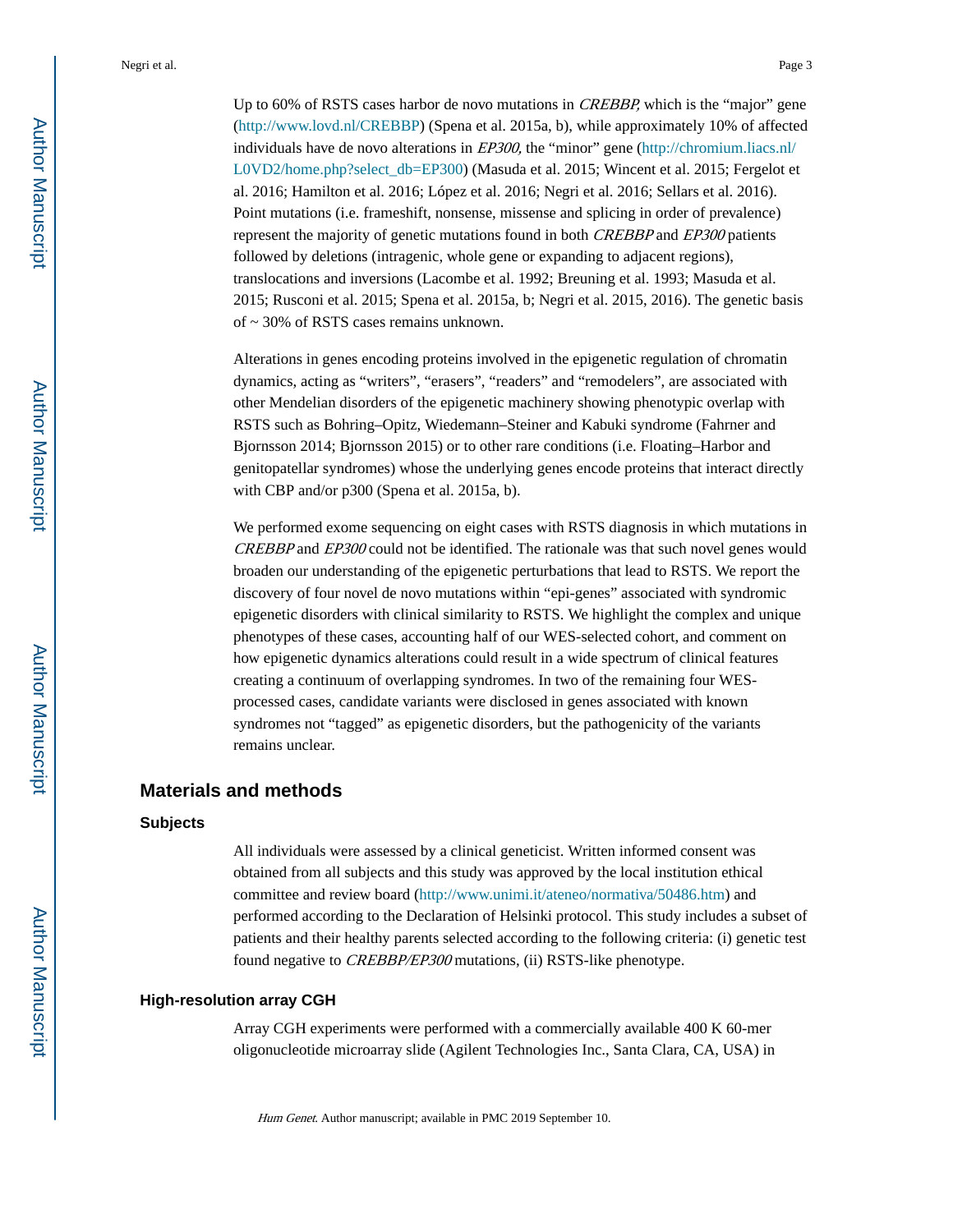accordance with the manufacturer's instructions. Commercially available sex-matched control genomic DNA (Pro-mega) was used. Data were extracted and analyzed for copy number changes using Agilent CytoGenomics v.3.0.

#### **Whole exome sequencing and data analysis**

A total of 1 μg of genomic DNA was processed and enriched for exon sequences according to the protocol recommended for Roche/Nimblegen SeqCap EZ v3.0 (~ 62 MB target) (Roche, Basel, Switzerland). After quality check on the Agilent Bioanalyzer, libraries were sequenced on the Illumina HiSeq2000/2500 sequencers (Illumina, Applied Biosystems, Foster City, CA, USA). A standard bioinformatic pipeline was applied to analyze raw sequencing data, as previously described (Van der Auwera et al. 2013).

VarScan2 [\(http://www.dkoboldt.github.io/varscan](http://www.dkoboldt.github.io/varscan)) (Koboldt et al. 2012) and DeNovoGear [\(http://www.denovogear.weebly.com\)](http://www.denovogear.weebly.com/) (Ramu et al. 2013) algorithms were applied using standard parameters for de novo germ-line calling. To increase call specificity, only variants detected by both algorithms were considered as de novo candidates. Based on estimated disease prevalence of 1:125,000, we retained for further analysis de novo variants not reported in general population databases (ExAC: Exome Aggregation Consortium, [http://](http://exac.broadinstitute.org/) [exac.broadinstitute.org/](http://exac.broadinstitute.org/) and gnomAD: Genome Aggregation Database, [http://](http://gnomad.broadinstitute.org/) [gnomad.broadinstitute.org/](http://gnomad.broadinstitute.org/)) and homozygous/compound heterozygous/hemizygous variants with allele frequency 0.3% without homozygous/ hemizygous individuals described in the above-mentioned databases. Only variants predicted to be likely protein altering (nonsynonymous substitutions, splice-site and insertions/deletions) were examined further and variants with CADD v1.2 Phred score < 15 were filtered out to discard most likely benign nonsynonymous variants. We excluded variants in genes associated with nonneurodevelopmental disorders. We classified the significance of candidate variants according to ACMG criteria (Richards et al. 2015) using Varsome tool [\(https://varsome.com/](https://varsome.com/)).

#### **Variant validation and segregation analysis**

Variants of interest were confirmed by Sanger sequencing following PCR amplification and segregation analysis was always performed in each trio. PCR reactions were performed following the protocol for GoTaq Flexi DNA Polymerase (Promega) with specific primer sets. The same pairs of primers were used for Sanger sequencing. Sequence variants were described according to HGVS nomenclature guidelines (<http://varnomen.hgvs.org/>).

#### **In silico analyses**

The deleterious potential of missense substitutions was assessed by PolyPhen-2 ([http://](http://genetics.bwh.harvard.edu/pph2/index.shtml) [genetics.bwh.harvard.edu/pph2/index.shtml\)](http://genetics.bwh.harvard.edu/pph2/index.shtml), SIFT [\(http://sift.jcvi.org/\)](http://sift.jcvi.org/), SNPs&GO ([http://](http://snps-and-go.biocomp.unibo.it/snps-and-go/) [snps-and-go.biocomp.unibo.it/snps-and-go/](http://snps-and-go.biocomp.unibo.it/snps-and-go/)), Mut-Pred v.1.2 [\(http://mutpred.mutdb.org/\)](http://mutpred.mutdb.org/), PMut [\(http://mmb.pcb.ub.es/PMut/analyses/new/](http://mmb.pcb.ub.es/PMut/analyses/new/)), SNAP2 ([https://rostlab.org/owiki/](https://rostlab.org/owiki/index.php/Snap2) [index.php/Snap2](https://rostlab.org/owiki/index.php/Snap2)), Mutation Taster (<http://www.mutationtaster.org/>), Panther ([http://](http://www.ngrl.org.uk/Manchester/page/missense-prediction-tools) [www.ngrl.org.uk/Manchester/page/missense-prediction-tools](http://www.ngrl.org.uk/Manchester/page/missense-prediction-tools)), PhD SNP [\(http://](http://snps.biofold.org/phd-snp/phd-snp.html) [snps.biofold.org/phd-snp/phd-snp.html\)](http://snps.biofold.org/phd-snp/phd-snp.html), MetaSNP ([http://snps.biofold.org/meta-snp/pages/](http://snps.biofold.org/meta-snp/pages/methods.html) [methods.html\)](http://snps.biofold.org/meta-snp/pages/methods.html) and IMutant2 (<http://folding.biofold.org/cgi-bin/i-mutant2.0.cgi>) programs.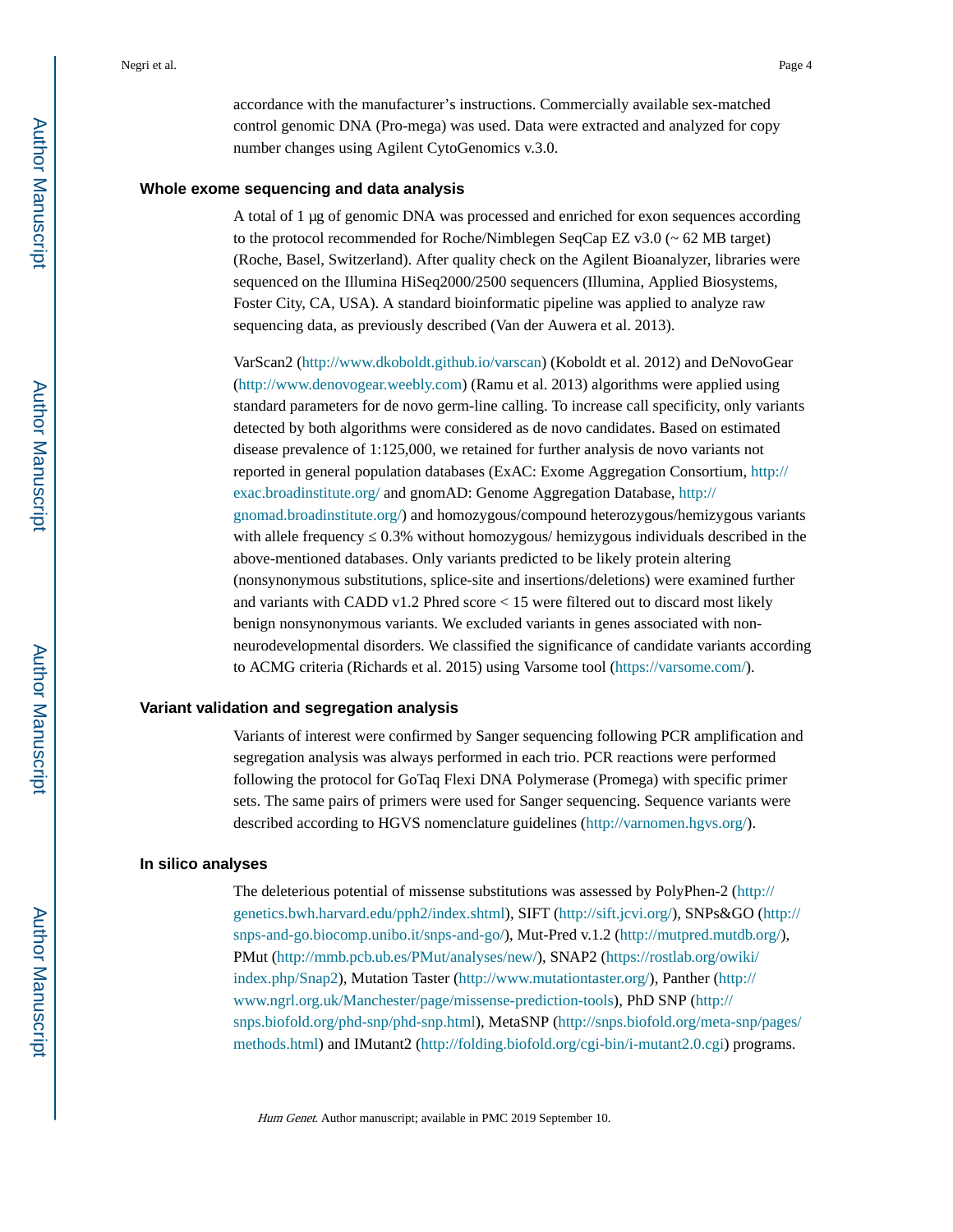Multiple sequence alignments were performed by submitting protein sequences derived from UniGene ([http://www.ncbi.nlm.nih.gov/unigene\)](http://www.ncbi.nlm.nih.gov/unigene) to Clustal program [\(http://www.ebi.ac.uk/](http://www.ebi.ac.uk/Tools/msa/clustalo/) [Tools/msa/clustalo/\)](http://www.ebi.ac.uk/Tools/msa/clustalo/).

## **Results**

## **Variants detected by WES of CREBBP/EP300 mutation-negative patients with initial RSTS clinical diagnosis**

DNA samples from eight probands with RSTS initial clinical diagnosis but no detected pathogenic variant in either CREBBP or EP300 by MLPA analysis, targeted sequencing and high-resolution array CGH were selected for WES. A first analysis considering only novel de novo variants with priority given to sequence changes in disease-associated genes belonging to the so-called epigenetic machinery allowed us to identify compelling candidate variants in four of eight patients (Table 1). Each variant was validated by Sanger sequencing and confirmed variants arose de novo. None of the identified variants is reported in ExAC and gnomAD databases.

Two stop-gain variants, c.3856C>T, p.(Q1286\*) and c.4243C>T, p.(R1415\*), in exon 12 (Online Resource Fig. S1) of the Additional Sex Combs-Like 1 gene (ASXL1, OMIM \*612990, NM\_015338) were identified in cases #80 and #173, respectively. Heterozygous truncating variants in ASXL1, which encodes a protein belonging to the poly-comb group (PcG) and trithorax complex family, underlie Bohring–Opitz syndrome (BOPS, OMIM #605039), a rare congenital malformation disorder, first described in 1999 by Bohring (Bohring et al. 1999). Neither variant has been reported previously in BOPS families (Online Resource Table S1 and Fig. S1) (Arunachal et al. 2016). According to ACMG guidelines, the clinical significance of the two variants is likely pathogenic and pathogenic, respectively. Both variants meet the same ACMG criteria (PM1, PM2, PM4, PM6, PP2) with p.(R1415\*) additionally fulfilling PS3 criterion, being recently uploaded in ClinVar database and classified as pathogenic.

Case #95 was found to have a novel stop-gain variant,  $c.6040C>T$ ,  $p.(Q2014*)$  in exon 28 (Online Resource Fig. S1) of lysine (K)-specific methyltransferase 2D (KMT2D, formerly MLL2, OMIM #602113, NM\_003482), encoding a methyltransferase responsible for histone 3 lysine 4 (H3K4) demethylation and trimethylation, an epigenetic mark of euchromatin and active transcription (Smith et al. 2011). KMT2D is the first identified and "major" gene for Kabuki syndrome (KS, OMIM #197420, #300867) a highly variable genetic condition characterized by growth deficiency, intellectual disability, minor skeletal anomalies and distinctive facial features (Niikawa et al. 1981). To date, more than 200 de novo mutations in KMT2D have been reported in about 56–75% of KS cases (Schott et al. 2016) (Online Resource Table S2 and Fig. S1). ACMG classification indicates the p. (Q2014\*) variant as pathogenic fulfilling PVS1, PM2, PM4, PM6 and PP2 criteria.

In case #103, we found a c.5363+1delG variant at the donor site of intron 18 (Online Resource Fig. S1) of lysine-specific methyltransferase 2A (KMT2A, OMIM +159555, NM\_001197104) encoding a writer of the epigenetic machinery. Truncating mutations of KMT2A underlie Wiedemann-Steiner syndrome (WDSTS, OMIM #605130), a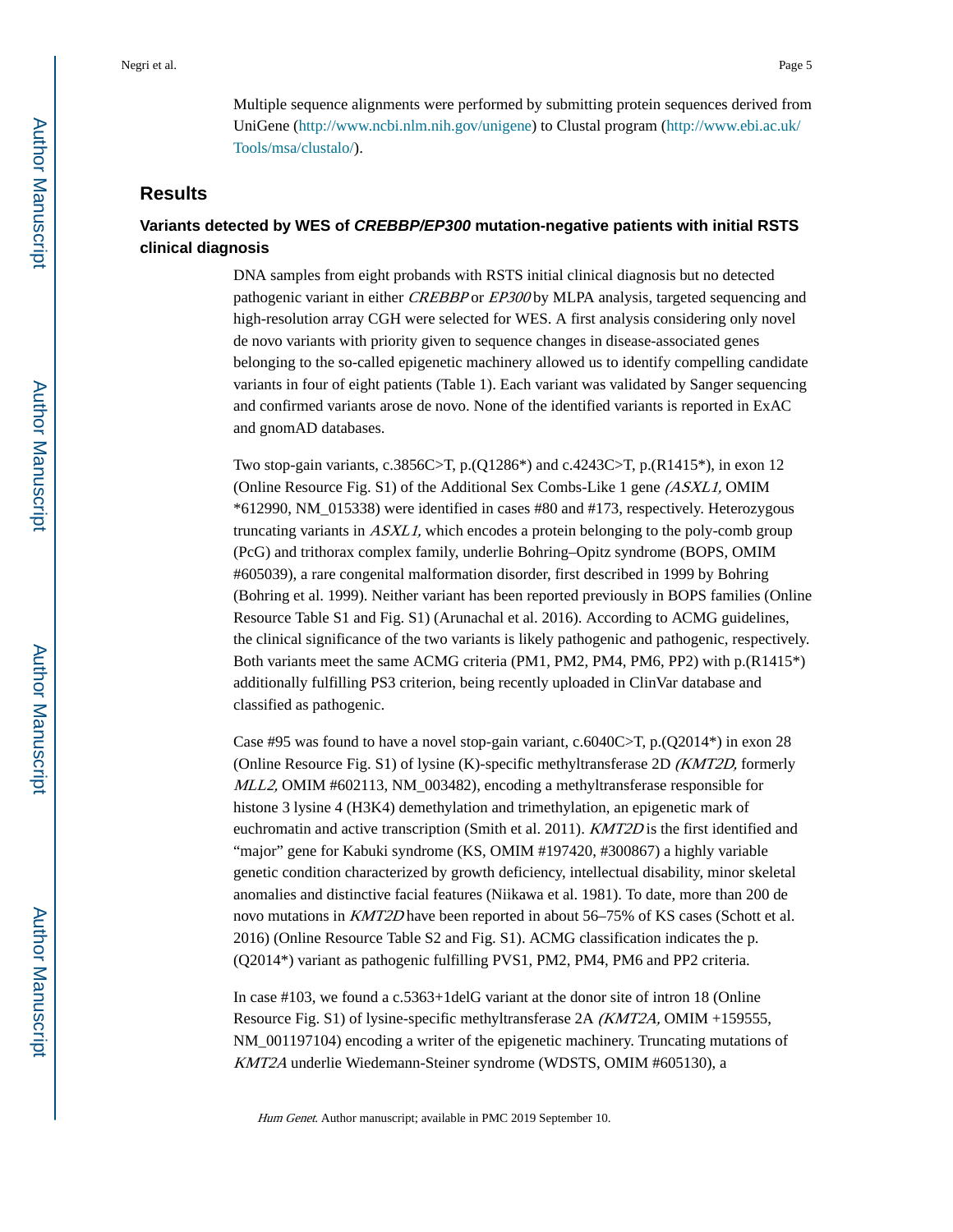heterogeneous disease described in 1989 by Wiedemann (Wiedemann et al. 1989), and characterized by hypertrichosis *cubiti*, intellectual disability and developmental delay together with a distinctive facial appearance and short stature (Aggarwal et al. 2017). To our knowledge, 26 mutations have been reported in clinically diagnosed WDSTS cases (Aggarwal et al. 2017) with the exception of one patient diagnosed with Cornelia de Lange syndrome (CdLS, OMIM #122470, #300590, #610759, #614701, #300882), a clinical and molecular heterogeneous plurimalformative syndrome with partial overlap to WDSTS (Yuan et al. 2015) (Online Resource Table S3 and Fig. S1). More recently, additional 29 KMT2A variants have been described in 33 patients selected as characterized by syndromic intellectual disability (Baer et al. 2018). The c.5363+1delG variant meets the PVS1, PM2 and PM6 ACMG criteria of pathogenicity, has a predicted null effect on a gene where lossof-function is a known disease mechanism and is a previously unreported de novo variant.

Additional de novo variants in genes not associated with epigenetic machinery syndromes have been also evaluated (Online Resource Table S4).

The variant c.560G>A, p.(G187E) in 5-prime,3-prime-exoribonuclease 2 (XRN2, OMIM \*608851, NM\_001317960) gene, not yet associated with a specific syndrome, was found in patient #169. The deleteriousness potential of the variant was assessed by performing in silico prediction analyses. Eight out of 11 programs predicted a probable disease causing role for the identified variant. Furthermore, multiple sequence alignments (Clustal program) evidenced the broad conservation of the involved amino acid residue from yeast to human. According to ACMG guidelines, this variant has uncertain significance.

Subsequently, variants analysis was also performed under AR-and X-linked model of Mendelian inheritance (Online Resource Table S4). Homozygous missense variant c. 209G>A, p.(R70Q) in xylosyltransferase-2 gene (XYLT2, OMIM \*608125) was found in patient #76 with a family record of consanguinity (the grandparents are cousins of second grade). Frameshift mutations in this gene are reportedly associated with spondyloocular syndrome (SOS, OMIM #605822).

Two variants in phospholipase C beta 4 gene (PLCB4 OMIM \*600810), the paternal frameshift c.2607\_2609dup, p.(Ser870dup) and the maternal missense c.2653G>A, p. (V885M), were detected in patient #169 found also carrier of the XRN2 variant. AR/AD mutations are reported in auriculocondylar syndrome 2 (ARCND2, OMIM #614669).

The clinical impact of all these variants was predicted as uncertain, following ACMG criteria.

The analysis of variants in the remaining cases #88 and #118 did not reveal any strong candidate variant.

#### **Clinical phenotype of WES-processed cases with initial RSTS diagnosis**

**Case #80 (ASXL1)—**Familial history is negative for genetic conditions and/or ID. Pregnancy was normal. The child was born at 41 weeks of gestational age by cesarean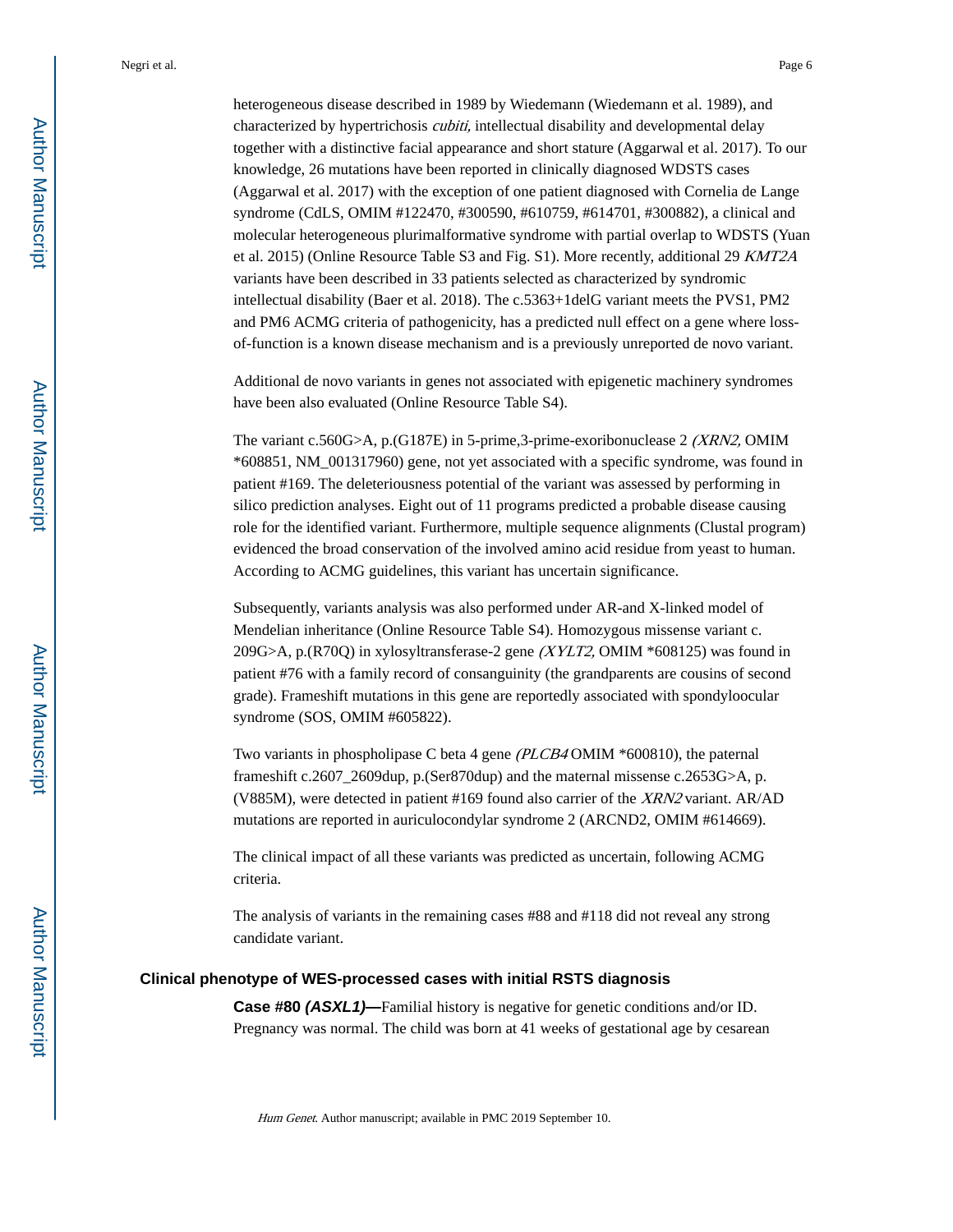section; at birth, auxological parameters (not reported) were normal. He presented with sucking difficulties and hypotonia, and he developed a severe ID.

At the clinical evaluation (24 years), weight was  $44 \text{ kg}$  ( $\lt 3^\circ$  centile), height was 166 cm  $(50^{\circ})$ , and head circumference 57 cm  $(98^{\circ})$ . He presented dolichocephaly, low hairline, low set and posteriorly rotated ears, synophrys, downslanting palpebral fissures, palpebral ptosis, hypertelorism, long eyelashes, high nasal bridge, low hanging columella, short philtrum, high and narrow palate, open mouth, malocclusion, thick vermilion of the lower lip (Fig. 1). Scoliosis and pectus excavatum were recognized, and low set and broad thumbs were evident. Corpus callosum hypoplasia, seizures and delayed bone age were also reported.

**Case #173 (ASXL1)—**Familial history is positive for macrocephaly and hydrocephalus in a cousin. Pregnancy was normal. The child was born at 37 weeks of gestational age by spontaneous delivery; at birth, weight was 2.400 kg ( $\lt 3^\circ$ ), length 45.5 cm ( $\lt 10^\circ$ ), OFC 31 cm  $( $3^{\circ}$ ), and APGAR score was 6/8. Cleft lip was diagnosed.$ 

He showed severe ID, autism spectrum disorder, increased levels of aggression and seizures.

At the clinical evaluation (22 years), weight was 60 kg ( $10^{\circ}$  centile), height was 163 cm ( $3^{\circ}$ ), and head circumference 55.8 cm (50°). He presented low hairline, arched eyebrows, long eyelashes, downslanting palpebral fissures, convex nasal bridge, thick vermilion of the lower lip, micro-retrognathia, facial grimacing, hypotonic facies with full cheeks and low set ears with increased posterior angulation (Fig. 1); first toe was broad.

Additional medical problems and malformations were reported: corpus callosum hypoplasia, strabismus, hypermetropic astigmatism, left superior lateral incisor agenesis, gastroesophageal reflux, hip dislocation, patellar subluxation, hypothyroidism, constipation, frequent airways infections.

**Case #103 (KMT2A)—**Familial history is negative for genetic conditions and/or ID. Pregnancy was normal. The child was born at 39 weeks of gestational age by spontaneous delivery. Birth parameters were weight  $> 10^{\circ}$ , head circumference 50° and length 15°. He presented with sucking difficulties and hypotonia, and a glabellar nevus flammeus that fades with age; a postnatal growth retardation was evident. He showed a moderate ID.

At the clinical evaluation (6 years), weight was 22 kg ( $50^{\circ}$  centile), height 112 cm ( $10^{\circ}$ ), and head circumference 52 cm (50°); he presented with narrow forehead, low anterior hairline, synophrys, hypertelorism, arched and thick eyebrows, narrow and downslanting palpebral fissures, convex nasal bridge with low hanging columella, short philtrum, thin lips, facial grimacing, high palate, micrognathia, and posteriorly angulated ears (Fig. 1). Thumb and first toe were broad; pectus excavatum and hirsutism (not specifically localized on the elbow) were evident.

Other medical problems subsequently reported were kyphosis and obesity.

**Case #95 (KMT2D)—**Familial history is positive for hypothyroidism, seizures, autism; a brother of the proband was diagnosed with moderate ID and autism. The child was born at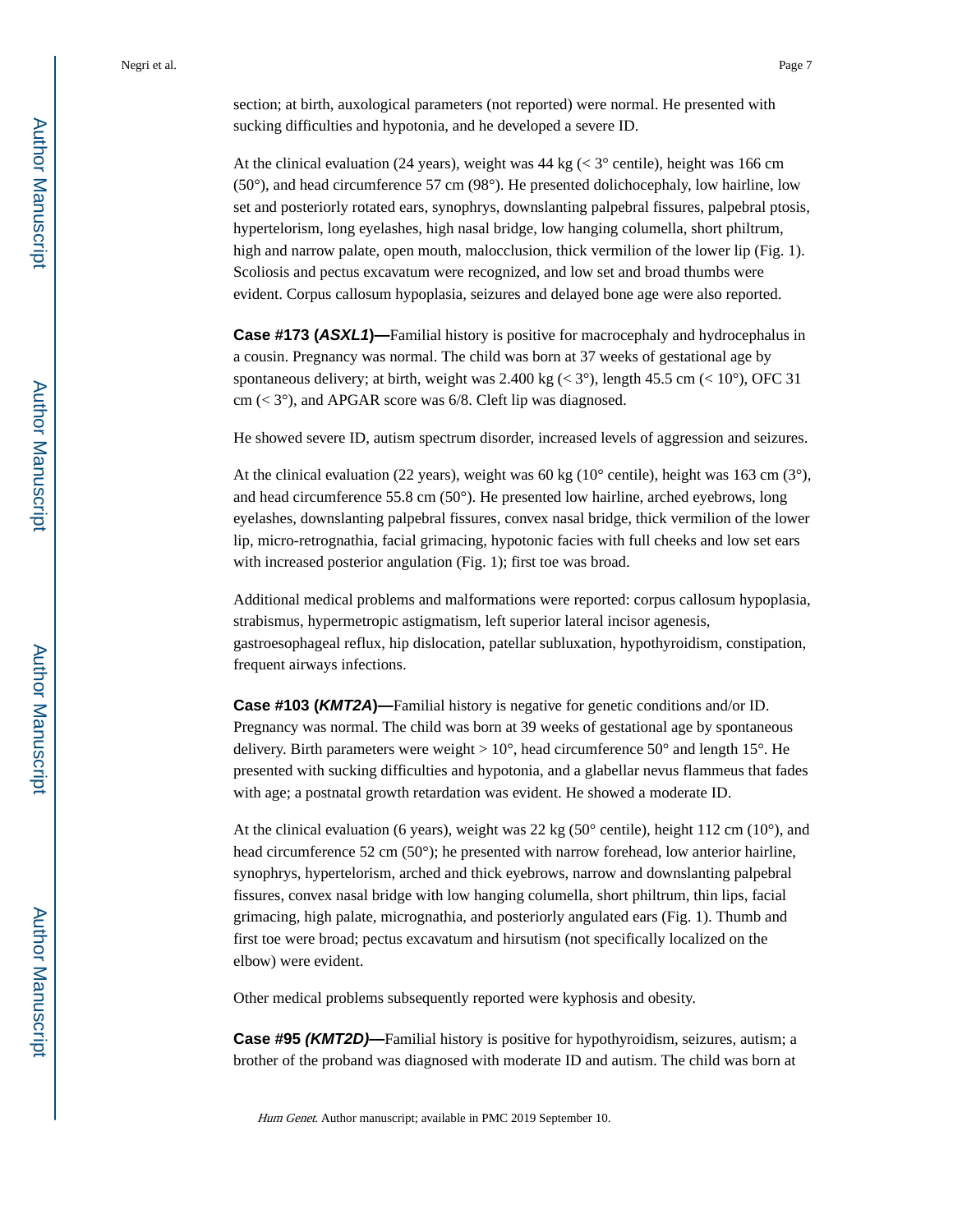37 weeks of gestational age with cesarean section for breech presentation and fetal distress. At birth, auxological parameters were: weight 25–50°, length 3–10°. During pregnancy, IUGR and weak fetal movements were referred; at birth, weight was 2.620 kg, length 44.6 cm, APGAR score was 9. In neonatal age, sucking difficulties are reported. Psychomotor retardation and hypotonia were evident.

At the age of 16 months, weight was 9 kg  $(3-10^{\circ} \text{ centile})$ , height 72 cm ( $\lt 3^{\circ}$ ), and head circumference 44 cm (3°).

At the clinical evaluation (9 years), weight was 36 kg ( $75^{\circ}$  centile), height 127 cm (10 $^{\circ}$ ), and head circumference 53 cm (25°); the child had long eyelashes, low set ears, microstomia, thin lips, high palate, and micrognathia; thumb and first toe were broad, and brachydactyly was evident (Fig. 1).

Strabismus, myopia, lateral incisors agenesis, hypothyroidism, cryptorchidism (surgically treated), constipation and short stature (treated with growth hormone) were also reported.

Table 2 provides the detailed description of the four patients found carriers of de novo candidate variants with a definitive/strong role in disease. In particular, typical clinical signs of RSTS, KS, BOPS and WDSTS are detailed for comparison with features shown by patient #95 (carrier of KMT2D mutation), patients #80 and #173 (carriers of ASXL1 mutations) and patient #103 (carrier of KMT2A mutation).

The typical RSTS heterogeneity in the number, type and severity of clinical findings is evident also in this cohort. Nevertheless, typical RSTS clinical signs, such as specific dysmorphic features (i.e. low hanging columella, etc.) or characteristic skeletal anomalies (i.e. broad thumb/hallux) are present in almost all patients (Table 2; Fig. 1).

In particular, craniofacial anomalies such as the typical nose with prominent columella, downslanting of the palpebral fissures, and long eyelashes are present in 3/4 or 4/4 described patients.

Micrognathia is highly prevalent (4/4 patients), synophrys is evident in 3/4 patients, while grimacing smile is detected in two patients [#173 (ASXL1), #103 (KMT2A)].

Prenatal growth retardation is reported in two cases [pts #95 (KMT2D) and #173(ASXL1)] while postnatal growth retardation in  $3/4$  cases. Skeletal malformations, as expected, mainly concern thumbs and big toes, which are broad and short (3/4).

Intellectual disability (ranging from moderate to severe) is always present, and language is absent or very limited except for patient #103 (KMT2A).

Other RSTS-like signs recorded in our cases are dental anomalies [pts #80 (ASXL1), #95  $(KMT2D)$ , #173 $(ASXLI)$ ], and behavioral problems [pts #80  $(ASXLI)$ , #95  $(KMT2D)$ , #173 (ASXL1)].

However, clinical features atypical for RSTS but described in the different syndromes associated with the identified pathogenic variants are also present: out of them buphthalmos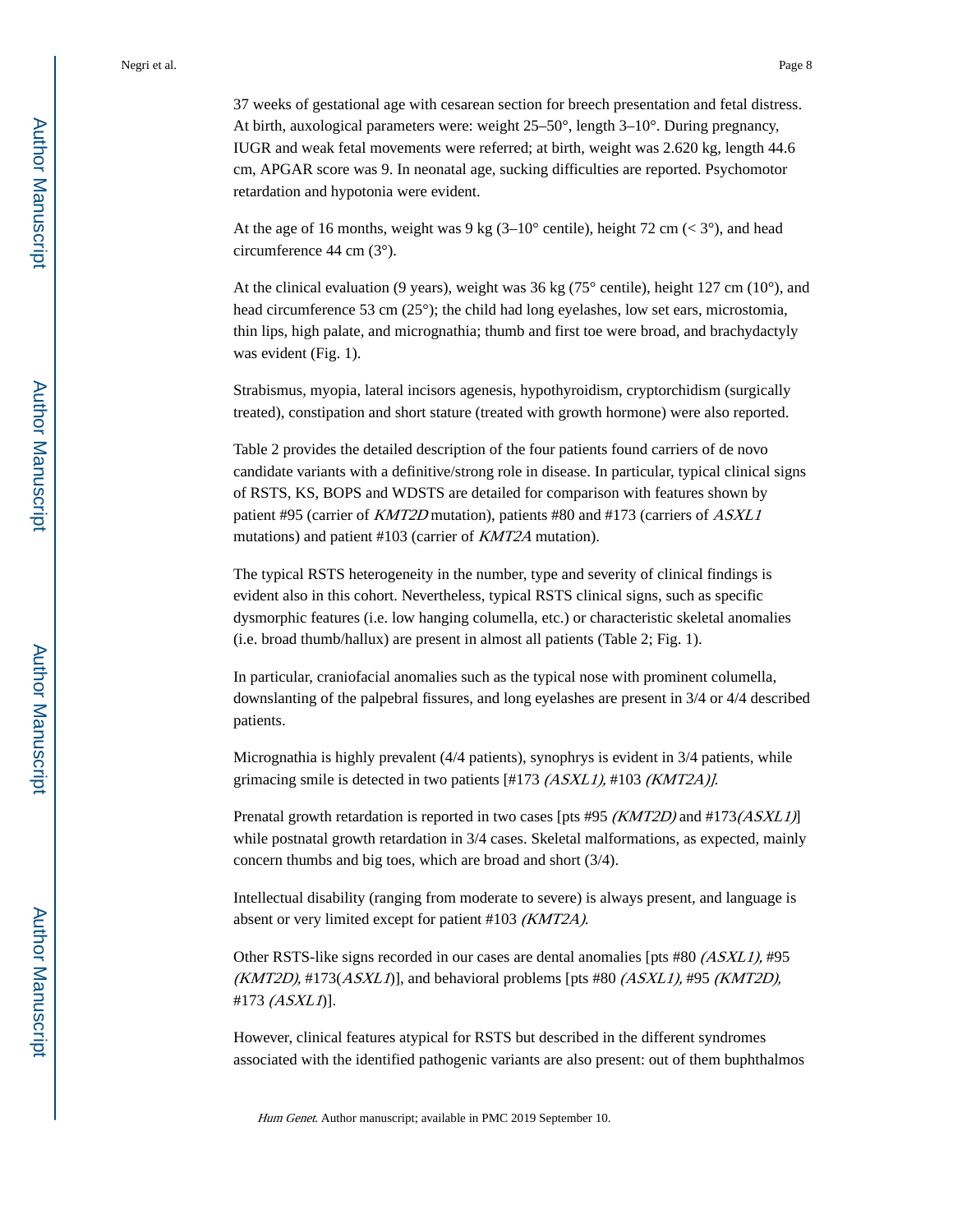[pt #80  $(ASXLI)$ ], contractures [pts #80  $(ASXLI)$ , #173  $(ASXLI)$ ], described in BOPS or eversion of the lateral third of the lower eyelids [pt #95 (KMT2D)], present in KS (Table 2; Fig. 1).

The clinical phenotype of the remaining patients #76, #88, #118, and #169 was also reevaluated and supported the initial RSTS/RSTS-like diagnosis. Supplemental Table S5 summarizes the clinical features of these patients, compared to major typical signs of RSTS.

## **Discussion**

We identified putatively causal variants in four patients with an initial RSTS diagnosis in genes known to underlie other multiple malformation syndromes with phenotypic features that overlap RSTS: the involved genes, namely ASXL1 (patients #80 and #173), KMT2D (patient #95) and KMT2A (patient #103), are known to be responsible for Bohring–Opitz, Kabuki and Wiedemann–Steiner syndromes, respectively.

The identified variants meet the pathogenicity criteria recommended by ACMG guidelines, including de novo occurrence, absence in general population and predicted LOF effect in genes (ASXL1, KMT2A and KMT2D) causing diseases through this proved pathogenetic mechanism. Type and gene localization of mutations are indiscernible from those described in BOPS, KS and WDSTS patients, respectively (Online Resource Tables S1–S3 and Fig. S1).

We also identified a novel likely pathogenic variant in  $XRN2$  gene: the de novo missense mutation identified in patient #169 is predicted to cause a change of a highly evolutionary conserved aminoacid, p.(G187E) and is considered damaging by 8 out of 11 interrogated prediction softwares. XRN2 is not yet associated with a known human disease. It codes for a  $5' \rightarrow 3'$  exoribonuclease belonging to a large family of conserved enzymes in eukaryotes, ubiquitously expressed and acting in the nucleus. Studies performed in the yeast Schizosaccharomyces pombe (Tucker et al. 2016) demonstrate the activity of the protein in RNA silencing, suggesting a role in the epigenetic machinery, now expanded to include enzymes reversibly modifying mRNA (Koboldt et al. 2012; Van der Auwera et al. 2013). Further studies are needed to assess the potential pathogenic role of the XRN2 c.560G>A, p. (G187E) variant, although a different epigenetic mechanism involving RNA modification might be hypothesized to justify the phenotype of the carrier patient.

Finally, following the autosomal recessive inheritance model we found homozygous/ composite heterozygous variants in  $XYLT2$  (pt #76) and  $PLCB4$  (pt #169) genes.  $XYLT2$ and PLCB4 genes are associated with spondyloocular and auriculocondylar 2 syndromes, two diseases showing no clinical signs overlapping to RSTS. Clinical re-evaluation of patients #76 and #169 did not highlight any sign resembling those of spondyloocular and auriculocondylar 2 syndromes. Moreover, patient #169 is found carrier of both XRN2 and PLCB4 variants, making difficult to decipher the role of each gene in pathogenesis. In these cases, no clear pathogenetic role can be defined.

Provision of a definite molecular diagnosis to half of the WES-processed patients represents a main goal of this work combined to the disclosure of known genes implicated in epigenetic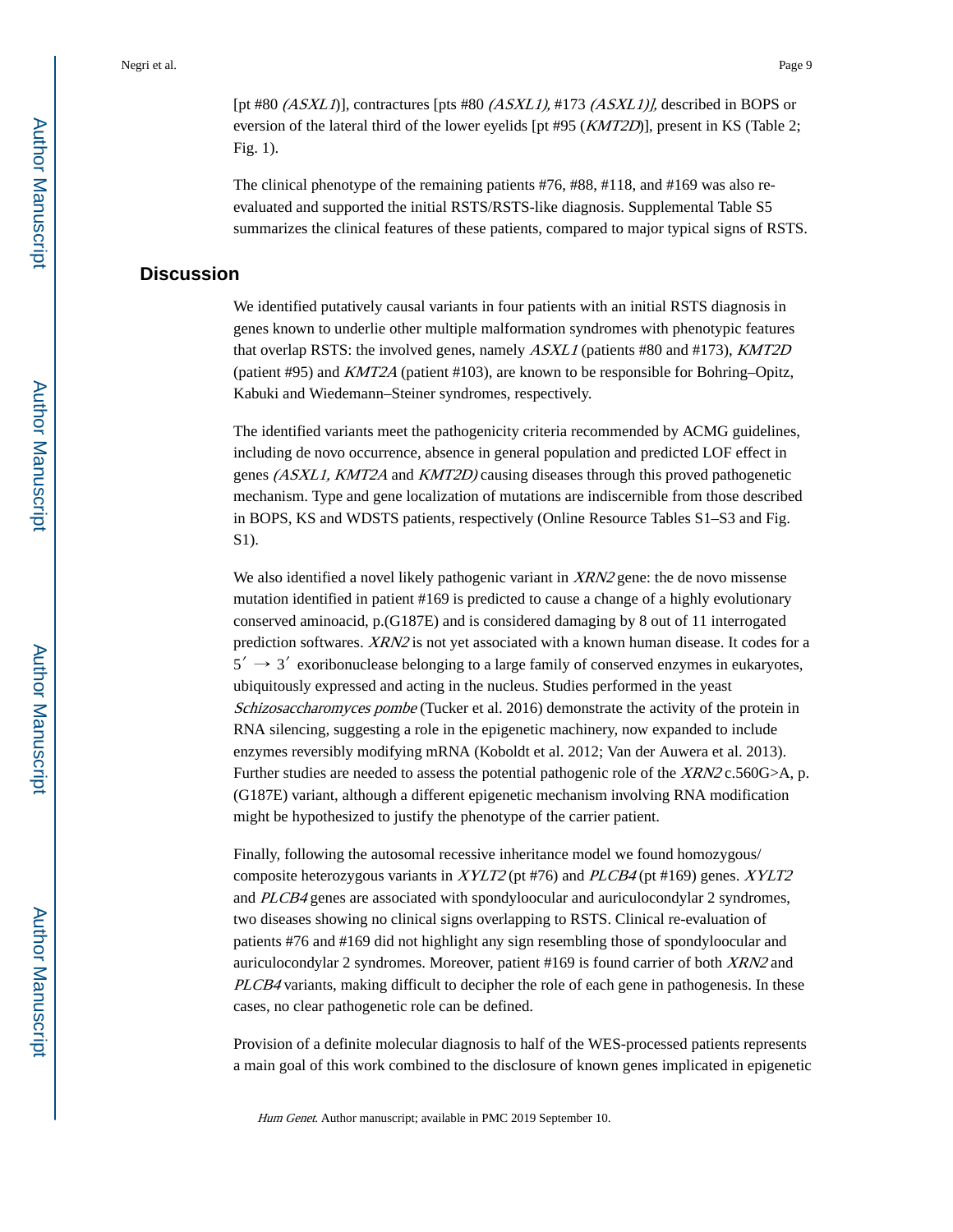syndromes with partial phenotypic overlap with RSTS. Besides highlighting common molecular mechanisms underlying these syndromes, this result highlights the challenge of diagnosis of syndromic disorders spanning a broad phenotypic spectrum.

Genotype–phenotype correlations are very complex in the molecularly solved cases. All the eight patients were enrolled in this study as they received an initial diagnosis of Rubinstein– Taybi syndrome, supported by the presence of several typical signs (Table 2 and Table S5). In particular, broad thumb/hallux, typical supraorbital region features and low hanging columella are signs present in almost all the described patients that probably induced the clinician to formulate the RSTS or RSTS-like diagnosis. However, focusing on the four patients found carriers of likely patho-genetic variants, the patients also display additional signs, atypical in RSTS, as exemplified by the distinctive Kabuki sign of eversion of the lateral third of the lower eyelids in patient #95, who turned out to be carrier of a KMT2D mutation (Fig. 1).

To reconcile the initial clinical to the final molecular diagnosis, one need to recall that the RSTS diagnosis has been formulated during infancy of our patients and phenotypic changes manifested during growth were only monitored at clinical re-evaluation upon WES results. In addition, clinical features of syndromes such as BOPS have been defined only in the last years, hampering the referring clinician to raise this diagnostic hypothesis. Indeed, a specific alternative diagnosis (i.e. BOPS for patients #80 and #173, KS for #95 and WDSTS for #103) has been taken into account only after the molecular findings. However, the phenotype of patient #103, found carrier of KMT2A mutation associated to WDSTS, remains RSTSmatching also in his adolescence. Moreover, he does not show the generalized or localized (i.e. hypertricosis cubiti) hypertrichosis which is a typical sign of WDSTS (Aggarwal et al. 2017) and conversely maintains the distinctive RSTS facies (Fig. 1). Similarly, patients found carriers of ASXL1 mutations (#80 and #173) display an atypical RSTS phenotype, but their clinical signs are only in part reminiscent of BOPS features and in a milder form (e.g. exophthalmos in one out of two patients, camp-todactyly, mild growth delay). In the literature, the BOPS patients show a severe overall clinical presentation that may compromise the survival in the childhood; despite the mutations identified in these patients are similar to those of BOPS patients in term of type and gene localization, our patients show very limited BOPS features (Table 2; Fig. 1).

Furthermore, we do not exclude that mutations in the same gene give rise to different or composite phenotypes which may be attributed to stochastic progression during development, to differences in the genetic background between patients and to different strength mutations. Several *CREBBP* and *EP300* mutations were identified in the last years by NGS approaches in patients who had not, or only in a very limited way, the RSTS features (Woods et al. 2014; Masuda et al. 2015; Dauwerse et al. 2016; Menke et al. 2016, 2018; Sellars et al. 2016). Conversely, the same applies to BOPS, KS and WDSTS syndromes and patients featuring with WDSTS were shown mutated in genes underlying the main form of Cornelia de Lange syndrome (Yuan et al. 2015).

Clinical genomics is increasingly revealing molecular pathogenesis and promises to foster remarkable advances in the molecular diagnosis of epigenetic machinery syndromes, as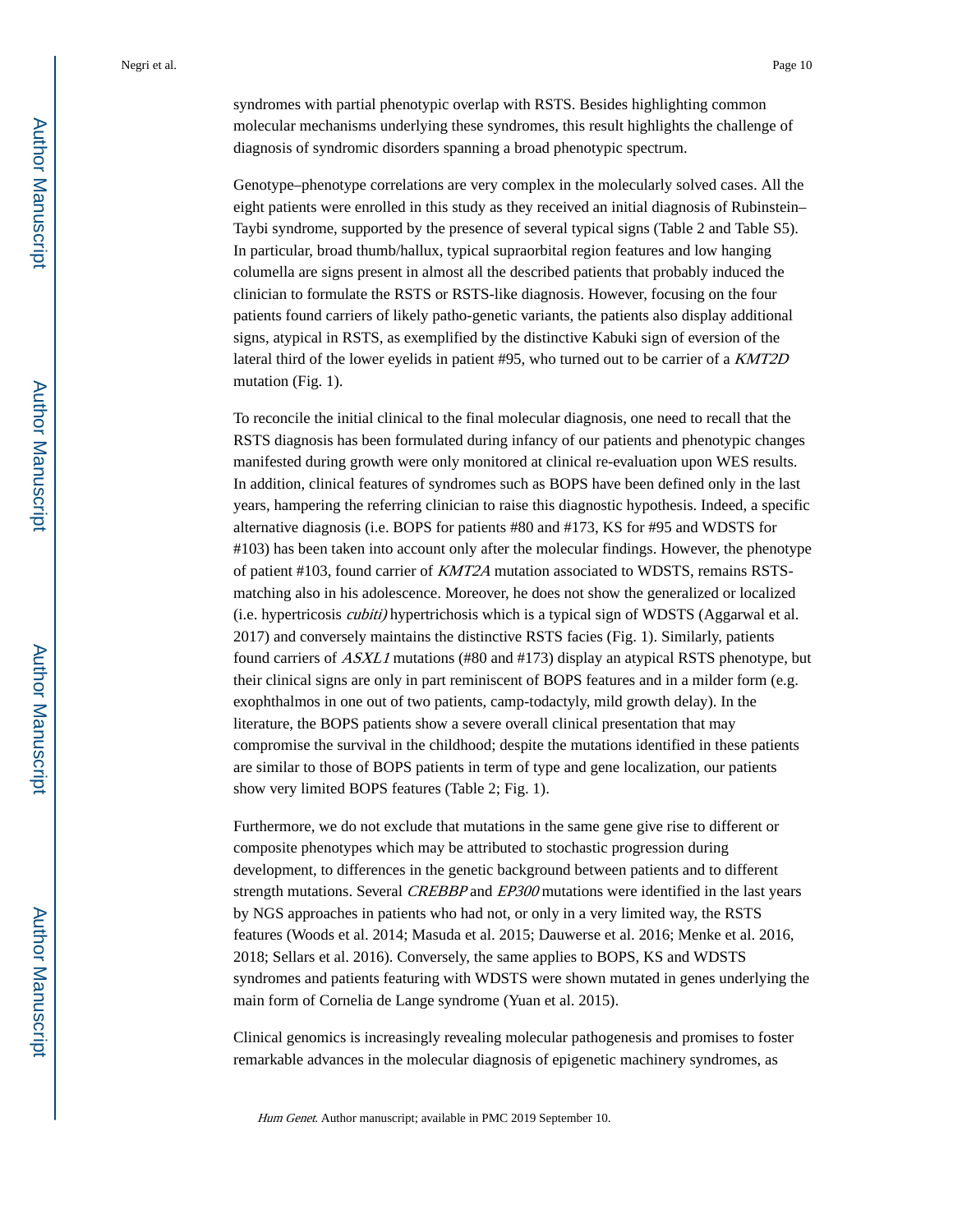already shown for chromatin-related disorders. Examples from the recent literature are mutations of the gene for ankyrin repeat domain-containing protein 11 (ANKRD11, OMIM \*611192) which are usually associated with KBG syndrome which is characterized by macrodontia of the upper central incisors, distinctive craniofacial features, short stature, skeletal anomalies and intellectual disability (Sirmaci et al. 2011). Recently, few patients with features consistent with Cornelia de Lange syndrome (partially overlapping with KBG) sorted out from a large CdLS cohort were found carriers of ANKRD11 mutations (Parenti et al. 2016).

Despite the wide presentation of our patients' phenotype, which may be defined peculiar or unique, we can grasp a slight overlapping feature between the patients, attested by their initial RSTS diagnosis. Though the identified genetic causes are distinct, all the involved genes belong to the epigenetic apparatus: KMT2A and KMT2D are known writers (just like CBP and p300), ASXL1 is classified as reader. Alteration in one of the component of the epigenetic machinery can perturb the equilibrium of opening/closing chromatin, but also the crosstalk between the different players of this vast and complicated interconnected network may be imbalanced (Allis and Jenuwein 2016). Information flow is bi-directional forming a feedback loop among individual epigenetic machinery. Nevertheless, disruption of histone marks leads to disruption of DNA methylation levels and vice versa (Jin et al. 2008; Sobreira et al. 2017) but also one histone mark alteration can influence the global histone modification. In this view, different overlapping disorders can develop from similar shared epigenetic modification and the specific cell population sensitive to loss of epigenetic machinery component at specific time can induce the mild differences underlying the different features of epigenetic syndromes.

These findings highlight then on one hand the known overlap between RSTS and other conditions and on the other underline the expansion of the phenotypic spectrum of variants in genes encoding epigenetic machinery.

In summary, mutations in genes other than CREBBP or EP300 such as ASXL1, KMT2A, and KMT2D, known to be causative of the epigenetic syndromes BOPS, WDSTS and KS, respectively, are found associated with a specific, different and composite phenotype which seems to be more RSTS-typical in early childhood.

The patients herein described might be the top of a platform of cases that are overlooked by conventional workflow and could be easily detected by NGS targeted to multigene panel. Results from this work support the view that different molecular causes, all belonging to the same epigenetic interplay, underpin different/unique overlapping phenotypes: these multiple causes should be considered in order to perform the appropriate diagnosis and management of patients with epigenetic syndromes.

## **Supplementary Material**

Refer to Web version on PubMed Central for supplementary material.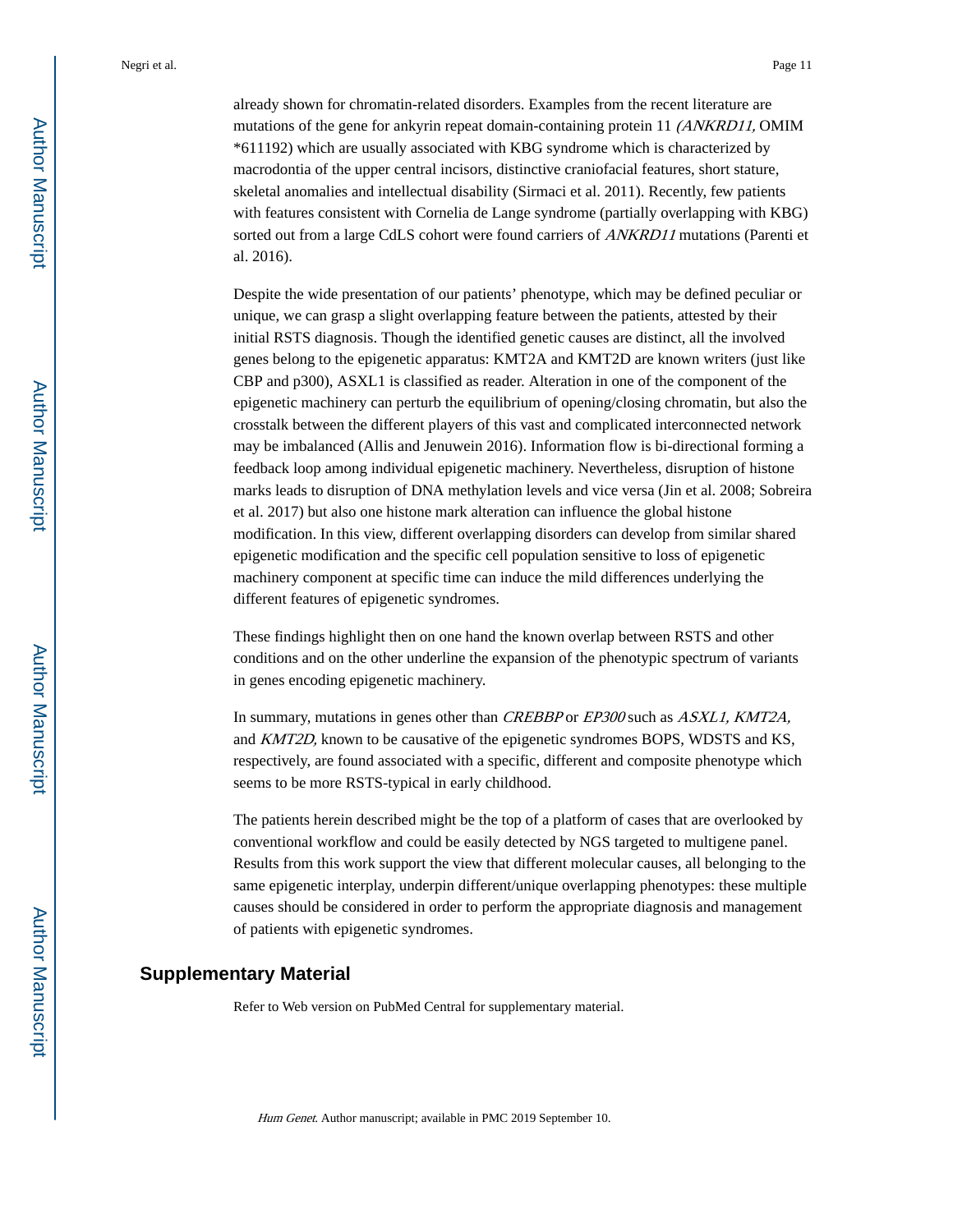## **Acknowledgements**

We thank the patients' families for participating in this study. CG thanks the Italian Association of Rubinstein– Taybi patients "RTS Una Vita Speciale ONLUS" for its support and Dr. Giordano, Dr. Ficcadenti, Dr. Cavaliere, Dr. Vitiello for providing clinical data of patients #76, #88, #118 and #169, respectively. This work was supported by University of Milan young researcher grant to CG (Dotazione d'Ateneo linea 2 del piano di sostegno alla ricerca), by Associazione "RTS Una Vita Speciale ONLUS" (project #DigiRare) to CG and by a Ministry of Health grant to Istituto Auxologico Italiano IRCCS (08C623\_2016) to PF.

## **References**

- Aggarwal A, Rodriguez-Buritica DF, Northrup H (2017) Wiedemann–Steiner syndrome: novel pathogenic variant and review of literature. Eur J Med Genet 60:285–288. 10.1016/j.ejmg. 2017.03.006 [PubMed: 28359930]
- Allis CD, Jenuwein T (2016) The molecular hallmarks of epigenetic control. Nat Rev Genet 17:487– 500. 10.1038/nrg.2016.59 [PubMed: 27346641]
- Arunachal G, Danda S, Omprakash S, Kumar S (2016) A novel denovo frameshift mutation of the ASXL1 gene in a classic case of Bohring–Opitz syndrome. Clin Dysmorphol 25:101–105. 10.1097/ MCD.0000000000000126 [PubMed: 27043953]
- Baer S, Afenjar A, Smol T, Piton A, Gérard B, Alembik Y, Bienvenu T, Boursier G, Boute O, Colson C, Cordier MP, Cormier-Daire V, Delobel B, Doco-Fenzy M, Duban-Bedu B, Fradin M, Geneviève D, Goldenberg A, Grelet M, Haye D, Heron D, Isidor B, Keren B, Lacombe D, Lèbre AS, Lesca G, Masurel A, Mathieu-Dramard M, Nava C, Pasquier L, Petit A, Philip N, Piard J, Rondeau S, Saugier- Veber P, Sukno S, Thevenon J, Van-Gils J, Vincent-Delorme C, Willems M, Schaefer E, Morin G (2018) Wiedemann-Steiner syndrome as a major cause of syndromic intellectual disability: a study of 33 French cases. Clin Genet 94:141–152. 10.1111/cge.13254 [PubMed: 29574747]
- Bjornsson HT (2015) The Mendelian disorders of the epigenetic machinery. Genome Res 25:1473– 1481. 10.1101/gr.190629.115 [PubMed: 26430157]
- Bohring A, Silengo M, Lerone M, Superneau DW, Spaich C, Braddock SR, Poss A, Opitz JM (1999) Severe end of Opitz trigonocephaly (C) syndrome or new syndrome? Am J Med Genet 85:438–446. 10.1002/(SICI)1096-8628(19990827)85:5<438::AID-AJMG2>3.0.C0;2-A [PubMed: 10405439]
- Breuning MH, Dauwerse HG, Fugazza G, Saris JJ, Spruit L, Wijnen H, Tommerup N, van der Hagen CB, Imaizumi K, Kuroki Y, van den Boogaard MJ, de Pater JM, Mariman EC, Hamel BC, Himmelbauer H, Frischauf AM, Stallings R, Beverstock GC, van Ommen GJ, Hennekam RC (1993) Rubinstein-Taybi syndrome caused by submicroscopic deletions within 16p13.3. Am J Hum Genet 52:249–254 [PubMed: 8430691]
- Dauwerse JG, van Belzen M, van Haeringen A, van Santen G, van de Lans C, Rahikkala E, Garavelli L, Breuning M, Hennekam R, Peters D (2016) Analysis of mutations within the intron20 splice donor site of CREBBP in patients with and without classical RSTS. Eur J Hum Genet 24:1639– 1643. 10.1038/ejhg.2016.47 [PubMed: 27165009]
- Fahrner JA, Bjornsson HT (2014) The Mendelian disorders of the epigenetic machinery. Mendelian disorders of the epigenetic machinery: tipping the balance of chromatin states. Annu Rev Genom Hum Genet 15:269–293. 10.1146/annurev-genom-090613-094245
- Fergelot P, Van Belzen M, Van Gils J, Afenjar A, Armour CM, Arveiler B, Beets L, Burglen L, Busa T, Collet M, Deforges J, de Vries BB, Dominguez Garrido E, Dorison N, Dupont J, Francannet C, Gar-ciá-Minaúr S, Gabau Vila E, Gebre-Medhin S, Gener Querol B, Geneviève D, Gérard M, Gervasini CG, Goldenberg A, Josifova D, Lachlan K, Maas S, Maranda B, Moilanen JS, Nordgren A, Parent P, Rankin J, Reardon W, Rio M, Roume J, Shaw A, Smigiel R, Sojo A, Solomon B, Stembalska A, Stumpel C, Suarez F, Terhal P, Thomas S, Touraine R, Verloes A, Vincent-Delorme C, Wincent J, Peters DJ, Bartsch O, Larizza L, Lacombe D, Hennekam RC (2016) Phenotype and genotype in 52 patients with Rubinstein- Taybi syndrome caused by EP300 mutations. Am J Med Genet A 170:3069–3082. 10.1002/ajmg.a.37940 [PubMed: 27648933]
- Hamilton MJ, Newbury-Ecob R, Holder-Espinasse M, Yau S, Lillis S, Hurst JA, Clement E, Reardon W, Joss S, Hobson E, Blyth M, Al-Shehhi M, Lynch SA, Suri M, DDD Study (2016) Rubinstein-Taybi syndrome type 2: report of nine new cases that extend the phenotypic and genotypic spectrum. Clin Dysmorphol 25:135–145. 10.1097/MCD.0000000000000143 [PubMed: 27465822]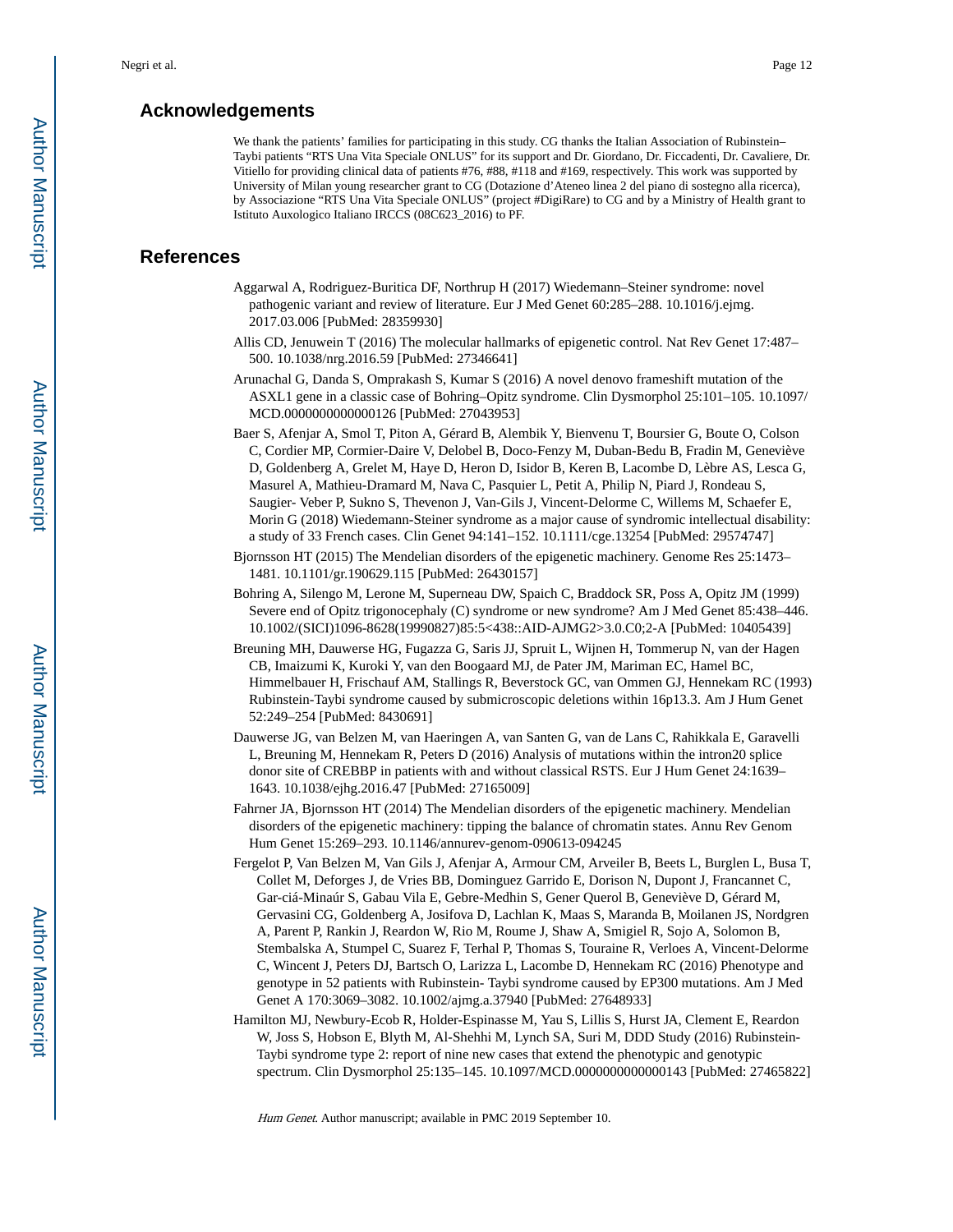- Jin B, Tao Q, Peng J, Soo HM, Wu W, Ying J, Fields CR, Delmas AL, Liu X, Qiu J, Robertson KD (2008) DNA methyltransferase 3B (DNMT3B) mutations in ICF syndrome lead to altered epigenetic modifications and aberrant expression of genes regulating development, neurogenesis and immune function. Hum Mol Genet 17:690–709. 10.1093/hmg/ddm341 [PubMed: 18029387]
- Koboldt DC, Zhang Q, Larson DE, Shen D, McLellan MD, Lin L, Miller CA, Mardis ER, Ding L, Wilson RK (2012) VarScan 2: somatic mutation and copy number alteration discovery in cancer by exome sequencing. Genome Res 22:568–576. 10.1101/gr.129684.111 [PubMed: 22300766]
- Lacombe D, Saura R, Taine L, Battin J (1992) Confirmation of assignment of a locus for Rubinstein-Taybi syndrome gene to 16p13.3. Am J Med Genet 44:126–128. 10.1002/ajmg.1320440134 [PubMed: 1519642]
- López M, Seidel V, Santiáñnez P, Cervera-Acedo C, Castro-de Castro P, Domínguez-Garrido E (2016) First case report of inherited Rubinstein–Taybi syndrome associated with a novel EP300 variant. BMC Med Genet 17:97 10.1186/s12881-016-0361-8 [PubMed: 27964710]
- Masuda K, Akiyama K, Arakawa M, Nishi E, Kitazawa N, Higuchi T, Katou Y, Shirahige K, Izumi K (2015) Exome sequencing identification of EP300 mutation in a proband with coloboma and imperforate anus: possible expansion of the phenotypic spectrum of Rubinstein-Taybi syndrome. Mol Syndromol 6:99–103. 10.1159/000375542 [PubMed: 26279656]
- Menke LA, van Belzen MJ, Alders M, Cristofolik F, DDD Study, Ehmke N, Fergelot P, Foster A, Gerkes EH, Hoffer MJ, Horn D, Kant SG, Lacombe D, Leon E, Maas SM, Melis D, Muto V, Park SM, Peeters H, Peters DJ, Pfundt R, van Ravenswaaij–Arts CM, Tartaglia M, Hennekam RC(2016) CREBBP mutations in individuals without Rubinstein–Taybi syndrome phenotype. Am J Med Genet A 170:2681–2693. 10.1002/ajmg.a.37800 [PubMed: 27311832]
- Menke LA, DDD study, Gardeitchik T, Hammond P, Heimdal KR, Houge G, Hufnagel SB, Ji J, Johansson S, Kant SG, Kinning E, Leon EL, Newbury-Ecob R, Paolacci S, Pfundt R, Ragge NK, Rinne T, Ruivenkamp C, Saitta SC, Sun Y, Tartaglia M, Terhal PA, van Essen AJ, Vigeland MD, Xiao B, Hennekam RC(2018) Further delineation of an entity caused by CREBBP and EP300 mutations but not resembling Rubinstein-Taybi syndrome. Am J Med Genet A 176:862–876. 10.1002/ajmg.a.38626 [PubMed: 29460469]
- Negri G, Milani D, Colapietro P, Forzano F, Della Monica M, Rusconi D. Consonni L, Caffi LG, Finelli P, Scarano G, Magnani C, Selicorni A, Spena S, Larizza L, Gervasini C (2015) Clinical and molecular characterization of Rubinstein–Taybi syndrome patients carrying distinct novel mutations of the EP300 gene. Clin Genet 87:148–154. 10.1111/cge.12348 [PubMed: 24476420]
- Negri G, Magini P, Milani D, Colapietro P, Rusconi D, Scarano E, Bonati MT, Priolo M, Crippa M, Mazzanti L, Wischmeijer A, Tamburrino F, Pippucci T, Finelli P, Larizza L, Gervasini C (2016) From whole gene deletion to point mutations of EP300-positive Rubinstein–Taybi Patients: new insights into the mutational spectrum and peculiar clinical hallmarks. Hum Mutat 37:175–183. 10.1002/humu.22922 [PubMed: 26486927]
- Niikawa N, Matsuura N, Fukushima Y, Ohsawa T, Kajii T (1981) Kabuki make-up syndrome: a syndrome of mental retardation, unusual facies, large and protruding ears, and postnatal growth deficiency. J Pediatr 99:565–569 [PubMed: 7277096]
- Parenti I, Gervasini C, Pozojevic J, Graul-Neumann L, Azzollini J, Braunholz D, Watrin E, Wendt KS, Cereda A, Cittaro D, Gillessen-Kaesbach G, Lazarevic D, Mariani M, Russo S, Werner R, Krawitz P, Larizza L, Selicorni A, Kaiser FJ (2016) Broadening of cohesinopathies: exome sequencing identifies mutations in ANKRD11 in two patients with Cornelia de Lange-overlapping phenotype. Clin Genet 89:74–81. 10.1111/cge.12564 [PubMed: 25652421]
- Ramu A, Noordam MJ, Schwartz RS, Wuster A, Hurles ME, Cartwright RA, Conrad DF (2013) DeNovoGear: de novo indel and point mutation discovery and phasing. Nat Methods 10:985–987. 10.1038/nmeth.2611 [PubMed: 23975140]
- Richards S, Aziz N, Bale S, Bick D, Das S, Gastier-Foster J, Grody WW, Hegde M, Lyon E, Spector E, Voelkerding K, Rehm HL, ACMG Laboratory Quality Assurance Committee (2015) Standards and guidelines for the interpretation of sequence variants: a joint consensus recommendation of the American College of Medical Genetics and Genomics and the Association for Molecular Pathology. Genet Med 17:405–424. 10.1038/gim.2015.30 [PubMed: 25741868]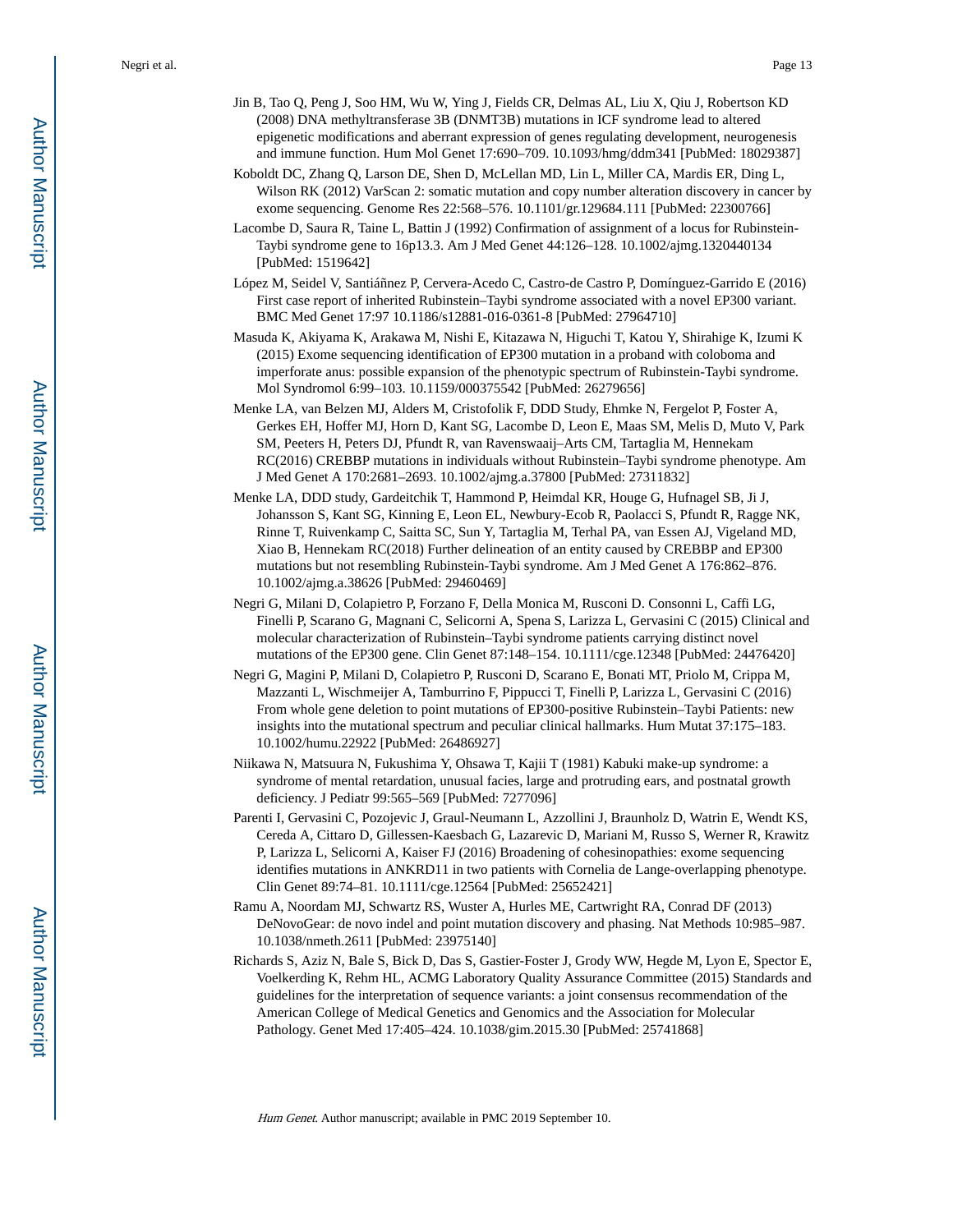- Rubinstein JH, Taybi H (1963) Broad thumbs and toes and facial abnormalities. A possible mental retardation syndrome. Am J Dis Child 105:588–608. 10.1001/archpedi.1963.02080040590010 [PubMed: 13983033]
- Rusconi D, Negri G, Colapietro P, Picinelli C, Milani D, Spena S, Magnani C, Silengo MC, Sorasio L, Curtisova V, Cavaliere ML, Prontera P, Stangoni G, Ferrero GB, Biamino E, Fischetto R, Piccione M, Gasparini P, Salviati L, Selicorni A, Finelli P, Larizza L, Gervasini C (2015) Characterization of 14 novel deletions underlying Rubinstein–Taybi syndrome: an update of the CREBBP deletion repertoire. Hum Genet 134:613–626. 10.1007/s00439-015-1542-9 [PubMed: 25805166]
- Schott DA, Blok MJ, Gerver WJ, Devriendt K, Zimmermann LJ, Stumpel CT (2016) Growth pattern in Kabuki syndrome with a KMT2D mutation. Am J Med Genet A 170:3172–3179. 10.1002/ajmg.a. 37930 [PubMed: 27530205]
- Sellars EA, Sullivan BR, Schaefer GB (2016) Whole exome sequencing reveals EP300 mutation in mildly affected female: expansion of the spectrum. Clin Case Rep 4:696–698. 10.1002/ccr3.598 [PubMed: 27386132]
- Sirmaci A, Spiliopoulos M, Brancati F, Powell E, Duman D, Abrams A, Bademci G, Agolini E, Guo S, Konuk B, Kavaz A, Blanton S, Digilio MC, Dallapiccola B, Young J, Zuchner S, Tekin M (2011) Mutations in ANKRD11 cause KBG syndrome, characterized by intellectual disability, skeletal malformations, and macrodontia. Am J Hum Genet 89:289–294. 10.1016/jjajhg.2011.06.007 [PubMed: 21782149]
- Smith E, Lin C, Shilatifard A (2011) The super elongation complex (SEC) and MLL in development and disease. Genes Dev 25:661–672. 10.1101/gad.2015411 [PubMed: 21460034]
- Sobreira N, Brucato M, Zhang L, Ladd-Acosta C, Ongaco C, Romm J, Doheny KF, Mingroni-Netto RC, Bertola D, Kim CA, Perez AB, Melaragno MI, Valle D, Meloni VA, Bjornsson HT (2017) Patients with a Kabuki syndrome phenotype demonstrate DNA methylation abnormalities. Eur J Hum Genet 25:1335–1344. 10.1038/s41431-017-0023-0 [PubMed: 29255178]
- Spena S, Gervasini C, Milani D (2015a) Ultra-rare syndromes: the example of Rubinstein-Taybi syndrome. J Pediatr Genet 4:177–186. 10.1055/s-0035-1564571 [PubMed: 27617129]
- Spena S, Milani D, Rusconi D, Negri G, Colapietro P, Elcioglu N, Bedeschi F, Pilotta A, Spaccini L, Ficcadenti A, Magnani C, Scarano G, Selicorni A, Larizza L, Gervasini C (2015b) Insights into genotype-phenotype correlations from CREBBP point mutation screening in a cohort of 46 Rubinstein-Taybi syndrome patients. Clin Genet 88:431–440. 10.1111/cge.12537 [PubMed: 25388907]
- Tucker JF, Ohle C, Schermann G, Bendrin K, Zhang W, Fischer T, Zhang K (2016) A novel epigenetic silencing pathway involving the highly conserved  $5'-3'$  exoribonuclease Dhp1/Rat1/Xrn2 in Schizosaccharomyces pombe. PLoS Genet 12:e1005873. 10.1371/journal.pgen.1005873
- Van der Auwera GA, Carneiro MO, Hartl C, Poplin R, Del Angel G, Levy-Moonshine A, Jordan T, Shakir K, Roazen D, Thibault J, Banks E, Garimella KV, Altshuler D, Gabriel S, DePristo MA (2013) From FastQ data to high confidence variant calls: the Genome Analysis Toolkit best practices pipeline. Curr Protoc Bioinform 43:11.10.1–33. 10.1002/0471250953.bi1110s43
- Wiedemann HR, Kunze J, Grosse FR, Dibbern H (1989) A syndrome of abnormal facies, short stature, and psychomotor retardation In: Atlas of clinical syndromes: a visual aid to diagnosis for clinicians and practicing physicians, 2nd edn Wolfe Publishing Ltd, London, pp 198–199
- Wincent J, Luthman A, van Belzen M, van der Lans C, Albert J, Nordgren A, Anderlid BM (2015) CREBBP and EP300 mutational spectrum and clinical presentations in a cohort of Swedish patients with Rubinstein–Taybi syndrome. Mol Genet Genom Med 4:39–45. 10.1002/mgg3.177
- Woods SA, Robinson HB, Kohler LJ, Agamanolis D, Sterbenz G, Khalifa M (2014) Exome sequencing identifies a novel EP300 frame shift mutation in a patient with features that overlap Cornelia de Lange syndrome. Am J Med Genet A 164A:251–258. 10.1002/ajmg.a.36237 [PubMed: 24352918]
- Yuan B, Pehlivan D, Karaca E, Patel N, Charng WL, Gambin T, Gonzaga-Jauregui C, Sutton VR, Yesil G, Bozdogan ST, Tos T, Koparir A, Koparir E, Beck CR, Gu S, Aslan H, Yuregir OO, Al Rubeaan K, Alnaqeb D, Alshammari MJ, Bayram Y, Atik MM, Aydin H, Geckinli BB, Seven M, Ulucan H, Fenercioglu E, Ozen M, Jhangiani S, Muzny DM, Boerwinkle E, Tuysuz B, Alkuraya FS, Gibbs RA, Lupski JR (2015) Global transcriptional disturbances underlie Cornelia de Lange syndrome and related phenotypes. J Clin Invest 125:636–651. 10.1172/JCI77435 [PubMed: 25574841]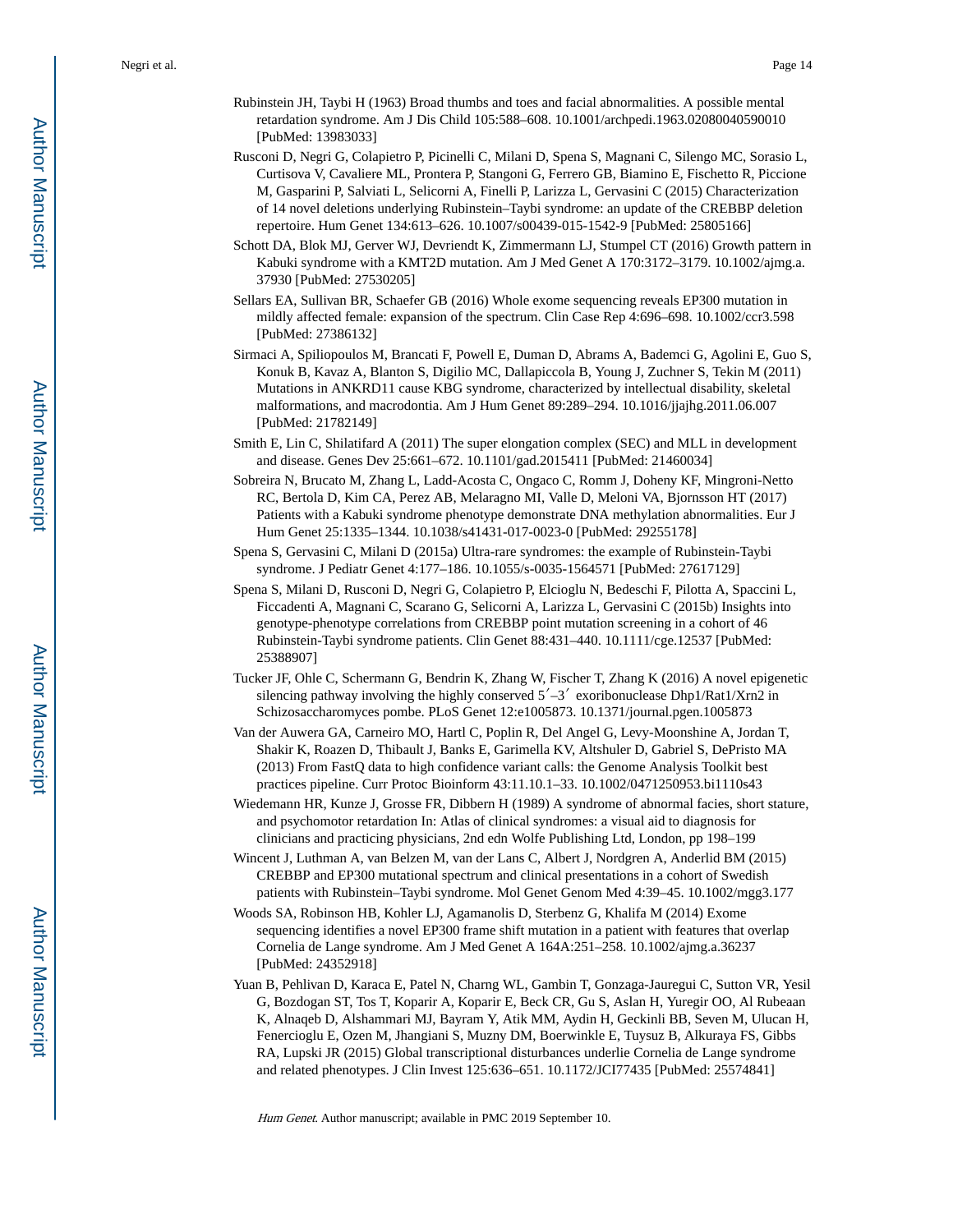Negri et al. Page 15



## **Fig. 1.**

Features of patients #95, #80, #103 and #173. Top left: features of pt #95 found carrier of KMT2D mutation at 1 year (left) and 10 years (right) with particular of foot and hand. Top right: features of patient #103 at 16 years. Bottom: features of pt #80 and pt #173 found carriers of *ASXL1* mutations. Faces are shown at 1 year (left) and in adulthood (right)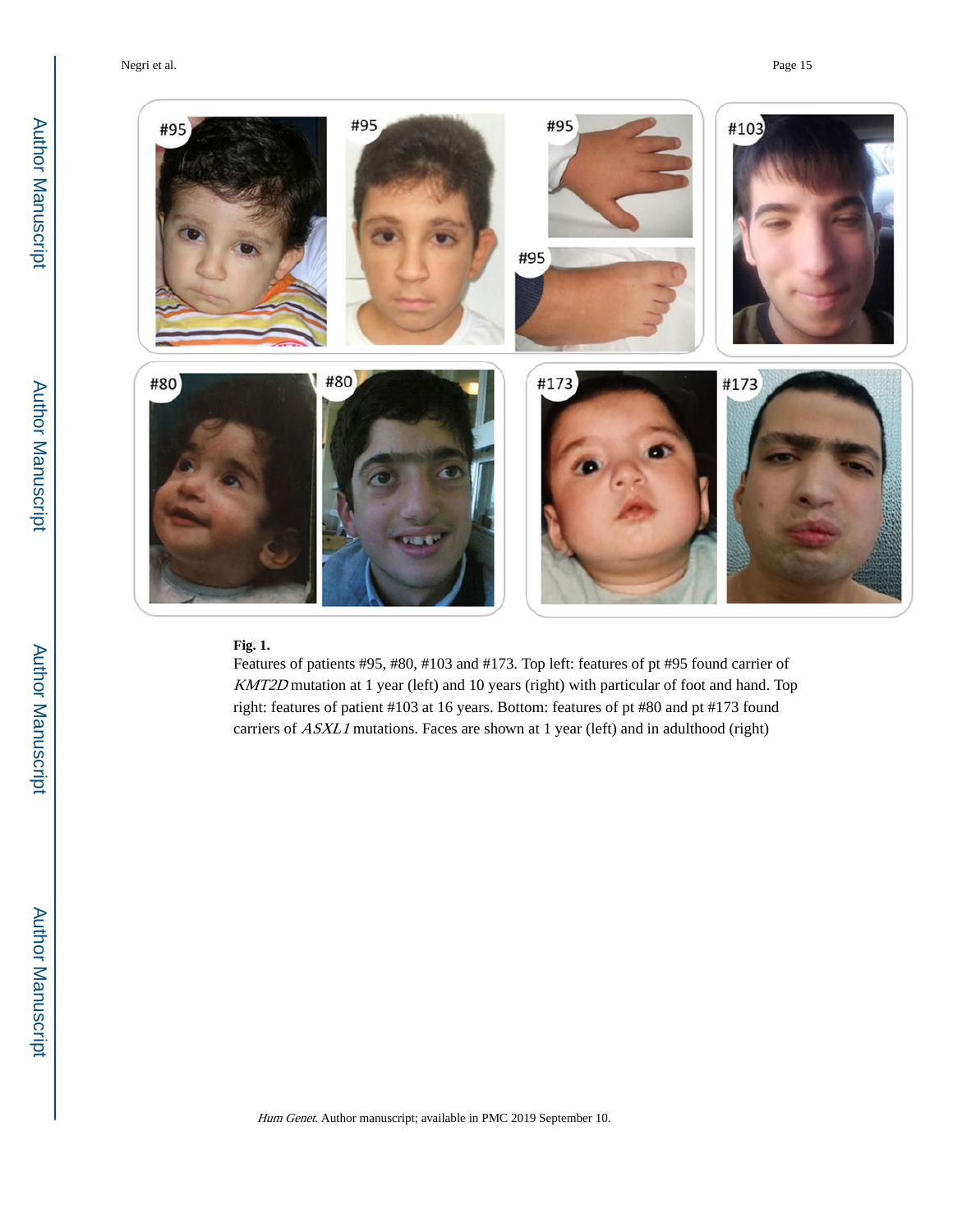Author Manuscript

**Author Manuscript** 

Mutations detected in the four RSTS-like patients achieving molecular diagnosis Mutations detected in the four RSTS-like patients achieving molecular diagnosis

|      | Patient Gene | cDNA         |           | Position Protein             | Type      | Associated Syndrome |               | Role in the ACMG classification (2015)<br>epigenetic<br>machinery |
|------|--------------|--------------|-----------|------------------------------|-----------|---------------------|---------------|-------------------------------------------------------------------|
|      | <b>TTXSP</b> | c.3856C > T  | Exon $12$ | p.(Q1286*)                   | Stop-gain | Bohring-Opitz       | Reader        | ikely pathogenic                                                  |
| #173 | ASXLI        | c.4243C > T  | Exon 12   | p.(R1415*)                   | Stop-gain | Bohring-Opitz       | Reader        | <sup>2</sup> athogenic                                            |
| #103 | <b>CATZA</b> | c.5363+1delG | IVS 18    |                              | splicing  | Wiedemann-Steiner   | Writer        | athogenic                                                         |
| #95  | KMT2D        | c.6040C > T  |           | Exon 28 p.(Q2014*) Stop-gain |           | Kabuki              | <b>Nriter</b> | Pathogenic                                                        |

Position and type of the pathogenic variants, epigenetic role of the affected genes and associated syndromes are indicated Position and type of the pathogenic variants, epigenetic role of the affected genes and associated syndromes are indicated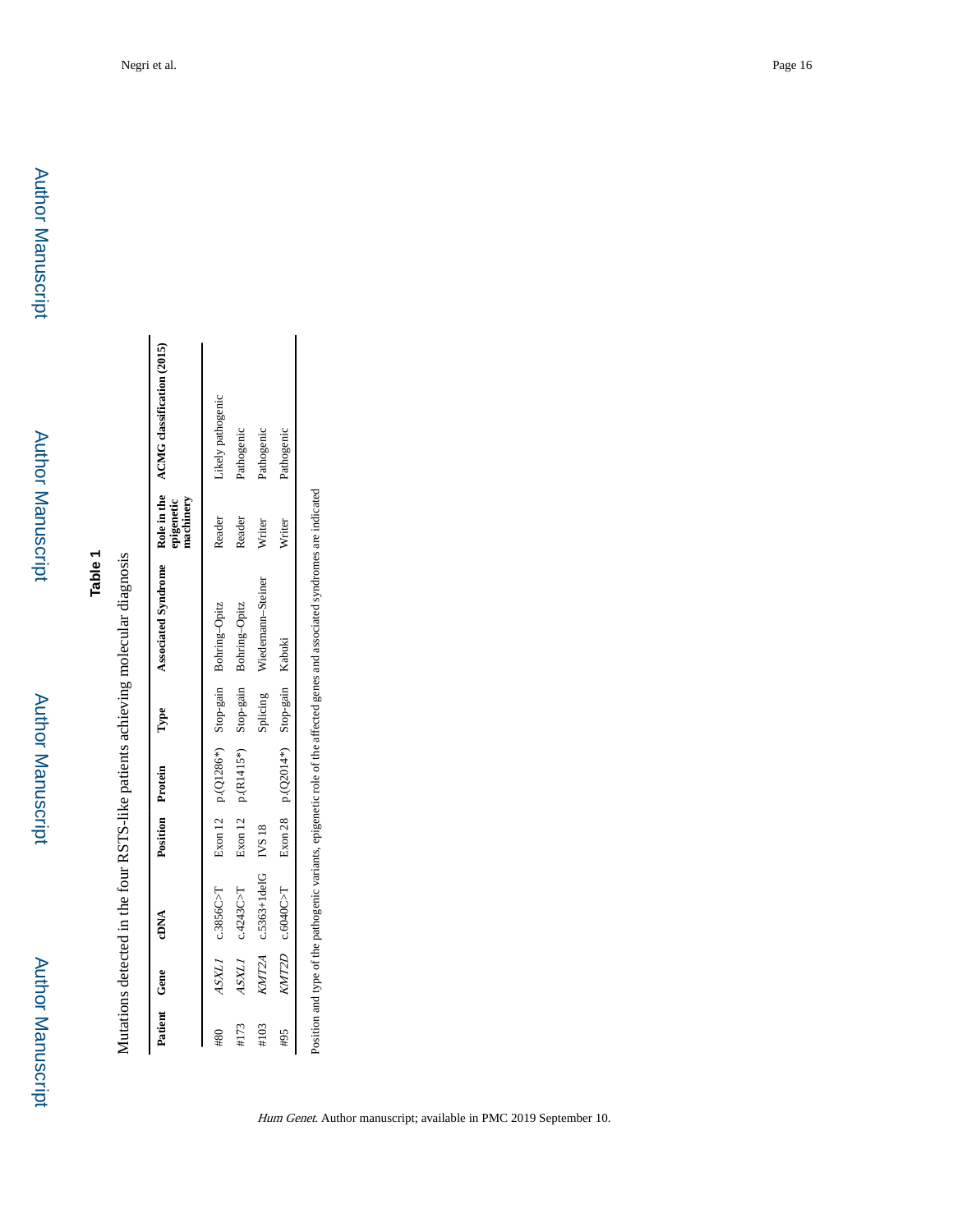| ۰ |
|---|
|   |
|   |
|   |
|   |
|   |
|   |
| ī |
|   |
|   |
|   |
|   |
|   |
|   |
|   |
|   |
|   |
|   |
|   |
|   |
|   |
|   |
|   |
|   |
|   |
|   |
|   |
|   |
|   |
|   |
|   |
|   |
|   |
|   |
|   |
|   |
| ٠ |
|   |
|   |
|   |
|   |
|   |

**Table 2**

Clinical signs of patients #95, #80, #173 and #103 compared to typical features of RSTS, KS, BOPS and WDSTS Clinical signs of patients #95, #80, #173 and #103 compared to typical features of RSTS, KS, BOPS and WDSTS

|                                                  | RSTS           | #95                           | K <sub>S</sub> | #80                      | #173                                | BOPS #103 |                   | <b>WDSTS</b> |
|--------------------------------------------------|----------------|-------------------------------|----------------|--------------------------|-------------------------------------|-----------|-------------------|--------------|
|                                                  |                |                               |                |                          |                                     |           |                   |              |
| Gene with pathogenetic variant                   |                | KMT2D                         |                | ASXLI                    | ASXLI                               |           | KMT2A             |              |
|                                                  |                | $c.6040C > T$ , p. $(Q2014*)$ |                | $c.3856C>T$ , p.(Q1286*) | $c.4243C$ $\triangleright$ $R1415*$ |           | $c.5363 + 1$ delG |              |
| Date of birth                                    |                | 2006                          |                | 1993                     | 1994                                |           | <b>2001</b>       |              |
| Time of clinical assessment                      |                | 2007                          |                | 2006                     | 2011                                |           | 2008              |              |
| Sex                                              |                | $_{\rm male}$                 |                | male                     | male                                |           | male              |              |
| Dysmorphisms                                     |                |                               |                |                          |                                     |           |                   |              |
| Low anterior hairline                            | $^{+}$         | $\overline{1}$                |                |                          | $^{+}$                              | $^{+}$    | $\overline{1}$    |              |
| Long eyelashes                                   | $\ddot{}$      | $^{+}$                        |                |                          |                                     |           |                   | $^{+}$       |
| Synophrys                                        | $\downarrow$   |                               |                |                          |                                     |           |                   |              |
| Prosis                                           | $^{+}$         |                               |                |                          |                                     |           |                   |              |
| Downslanting palpebral fissures                  | $^{+}$         |                               |                |                          |                                     |           |                   |              |
| Upslanting palpebral fissures                    | $\overline{1}$ |                               |                |                          |                                     |           |                   |              |
| Eversion of the lateral third of lower<br>eyelid | $\mathsf I$    |                               |                |                          |                                     |           |                   |              |
| Thick eyebrows                                   | $\downarrow$   |                               |                |                          |                                     |           |                   |              |
| Narrow palpebral fissures                        |                |                               |                |                          |                                     |           |                   |              |
| Hypertelorism                                    | $^{+}$         |                               |                |                          |                                     |           |                   |              |
| Prominent eyes                                   |                |                               |                |                          |                                     |           |                   |              |
| Low hanging columella                            | $^{+}$         |                               |                |                          |                                     |           |                   |              |
| Broad nasal tip                                  |                |                               |                |                          |                                     |           |                   |              |
| Convex and wide nasal bridge                     | $^{+}$         |                               |                |                          |                                     |           |                   |              |
| Anteverted nares                                 |                |                               |                |                          |                                     |           |                   |              |
| Thin lips                                        | 1              |                               |                |                          |                                     |           |                   |              |
| Facial grimacing                                 | $^{+}$         |                               |                |                          | $^{+}$                              |           |                   |              |
| Microstomia                                      |                |                               |                |                          |                                     |           |                   |              |
| High-arched palate                               | $^{+}$         |                               |                |                          | na                                  |           |                   | $^{+}$       |
| Cleft lip/palate                                 |                |                               |                |                          | + (cleft lip)                       |           |                   |              |
| Micrognathia                                     | $^{+}$         |                               |                |                          | $^{+}$                              |           |                   |              |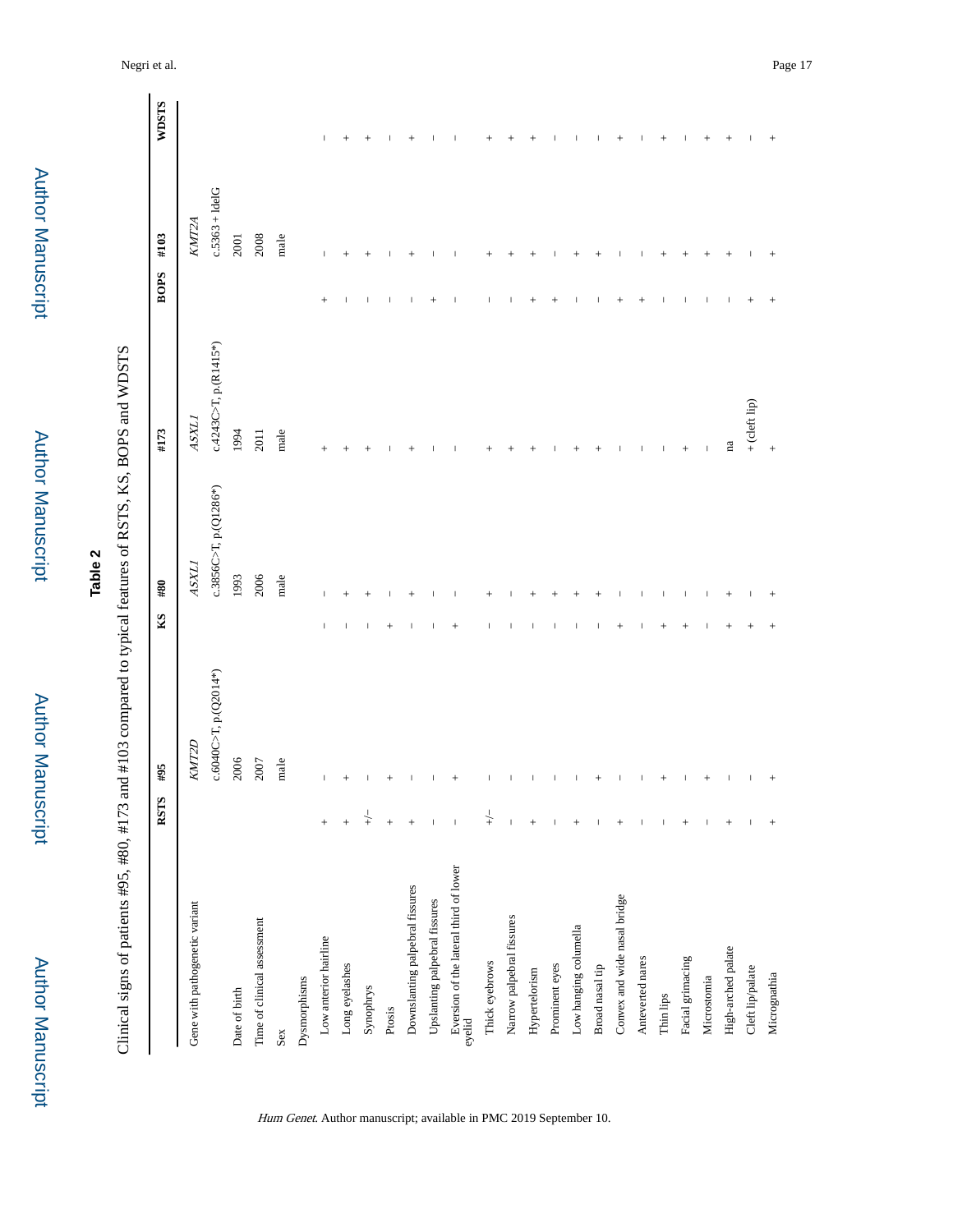Author Manuscript Author Manuscript

 Author ManuscriptAuthor Manuscript

 Author Manuscript**Author Manuscript** 

|                                                          | RSTS                     | #95                                        | KS           | #80                                           | #173                                                   | <b>BOPS</b>    | #103                                        | <b>WDSTS</b>   |
|----------------------------------------------------------|--------------------------|--------------------------------------------|--------------|-----------------------------------------------|--------------------------------------------------------|----------------|---------------------------------------------|----------------|
| Low set ears                                             | $^{+}$                   | $^{+}$                                     |              | $^{+}$                                        | +(with increased posterior<br>angulation)              | $^{+}$         | $\! + \!\!\!\!$                             | $^{+}$         |
| Strabismus                                               | $\ddot{}$                |                                            |              | $^{+}$                                        | $^{+}$                                                 | $^{+}$         |                                             | $^{+}$         |
| Flammeus nevus/angioma                                   | $\downarrow$             |                                            |              |                                               |                                                        |                |                                             |                |
| Hypotonic facies with full cheeks                        | $\overline{\phantom{a}}$ |                                            |              |                                               | $^{+}$                                                 | $^{+}$         |                                             | ı              |
| Growth failure                                           |                          |                                            |              |                                               |                                                        |                |                                             |                |
| <b>IUGR</b>                                              | $\overline{\phantom{a}}$ | $^{+}$                                     |              |                                               | $^{+}$                                                 | $\overline{+}$ | $^{+}$                                      | $^{+}$         |
| Birth parameters: weight-length-OFC<br>(percentiles)     |                          | $25^{\circ}$ to $3^{\circ}$ to na          |              | na(referred as normal)                        | $<\!\!3^{\circ}$ to $\!<\!\!3^{\circ}$ to $10^{\circ}$ |                | $<\!\!10^\circ$ to $15^\circ$ to $50^\circ$ |                |
| <b>PNGR</b>                                              | $\! + \!$                | $^{+}$                                     | $^{+}$       | $\overline{\phantom{a}}$                      | $^{+}$                                                 | $^{+}$         | $^{+}$                                      | $^{+}$         |
| PN (age) parameters: weight-height-<br>OFC (percentiles) |                          | $75^{\circ}-10^{\circ}-25^{\circ}$ (9 y)   |              | $25^{\circ} - 50^{\circ} - 98^{\circ}$ (23 y) | $10^{\circ}-3^{\circ}-50^{\circ}(21 \text{ y})$        |                | Ĕ                                           |                |
| Intellectual disability                                  | $\ddot{}$                | $+$ (moderate)                             | $^{+}$       | $+$ (severe)                                  | + (severe)                                             | $^{+}$         | $+$ (moderate)                              | $^{+}$         |
| Speech delay/absence                                     | $\downarrow$             | $^{+}$                                     | $\downarrow$ | $^{+}$                                        |                                                        | $^{+}$         | $\mathsf I$                                 |                |
| <b>Behavioral</b> problems                               | $\downarrow$             |                                            | $\downarrow$ | +(hyperkinesis, agitation)                    | +(aggressivity, agitation)                             |                |                                             |                |
| Vision problems                                          |                          |                                            |              |                                               |                                                        |                |                                             |                |
| Myopia                                                   | $^{+}$                   | $+$ (and hypermetropic<br>astigma-tism)    |              |                                               | + (and hypermetropic<br>astigma-tism)                  | $^{+}$         |                                             |                |
| Hearing loss                                             |                          |                                            | $\downarrow$ |                                               | na                                                     |                |                                             |                |
| Teeth anomalies                                          | $^{+}$                   | +(absence of superior lateral<br>incisors) | $^{+}$       | +(enamel hypoplasia,<br>hypo-dontia)          | +(absence of superior lateral<br>incisors)             |                |                                             | $^{+}$         |
| Musculoskeletal anomalies                                |                          |                                            |              |                                               |                                                        |                |                                             |                |
| <b>Broad thumbs</b>                                      | $^{+}$                   |                                            |              |                                               |                                                        |                |                                             |                |
| Angulated thumbs                                         | $\downarrow$             |                                            |              |                                               |                                                        |                |                                             | I              |
| <b>Broad halluces</b>                                    | $^{+}$                   |                                            |              |                                               |                                                        |                |                                             |                |
| Clinodactyly                                             | $^{+}$                   |                                            |              |                                               |                                                        |                |                                             | $\overline{+}$ |
| Brachydactyly                                            | $^{+}$                   |                                            |              |                                               |                                                        | $^{+}$         | $^{+}$                                      |                |
| Camptodactyly                                            |                          |                                            |              |                                               | $\overline{+}$                                         | $^{+}$         |                                             |                |
| Microcephaly                                             | $\qquad \qquad +$        |                                            |              |                                               | $^{+}$                                                 | $^{+}$         | $\hspace{0.1mm} +$                          |                |
| Trigonocephaly                                           | $\,$ $\,$                |                                            |              |                                               |                                                        | $^{+}$         |                                             | $^{+}$         |
| Delayed bone age                                         | $^{+}$                   |                                            |              |                                               | na                                                     |                |                                             |                |
| Fetal fingertip pads                                     |                          |                                            |              |                                               |                                                        |                |                                             |                |